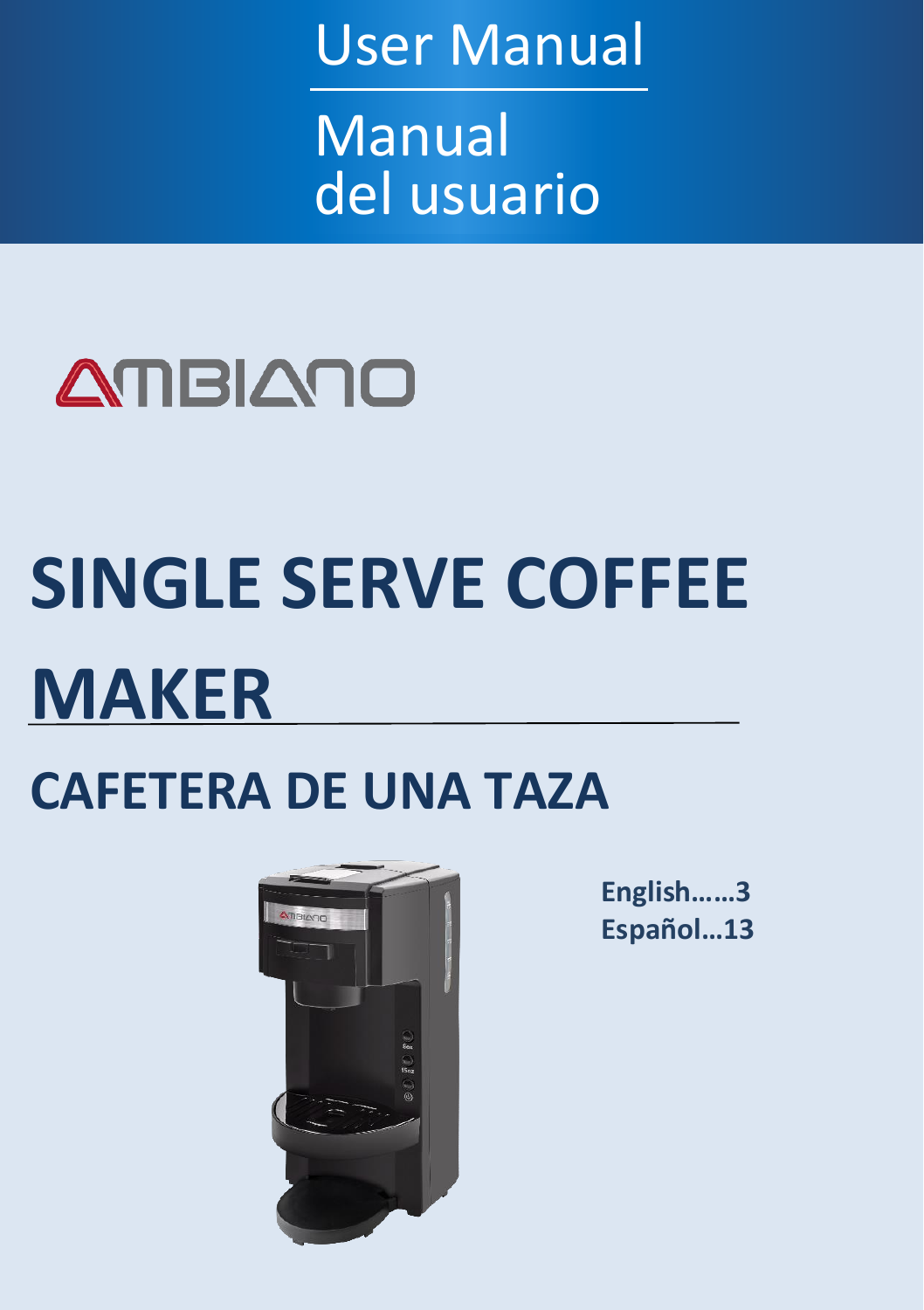### **Contents**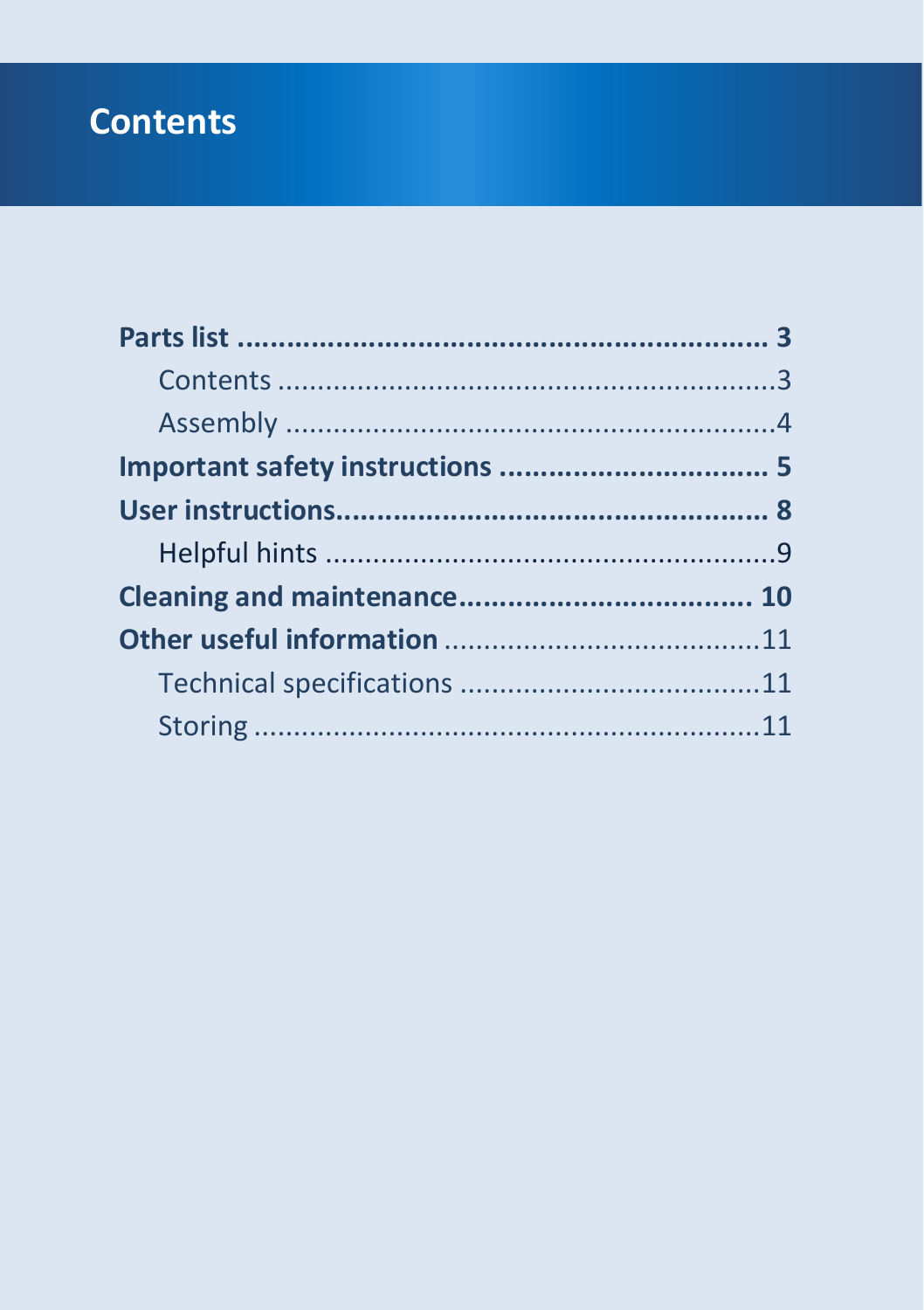12

#### **Main parts**

- 1. Coffee maker
- 2. Filter release lever
- 3. Water tank lid
- 4. Water level indicator
- 5. Mounting slots for cup rest
- 6. 8oz brew button
- 7. 15oz brew button
- 8. Power ON/OFF w/indicator light
- 9. Removable pod holder
- 10. Removable filter for ground coffee
- 11. Removable brew basket
- 12. Removable cup rest
- 13. Removable cup rest plate









#### **Contents of Packaging**

- Coffee Maker
- Removable pod holder
- Removable filter for ground coffee
- Removable brew basket
- Removable cup rest
- Removable cup rest plate
- Instruction manual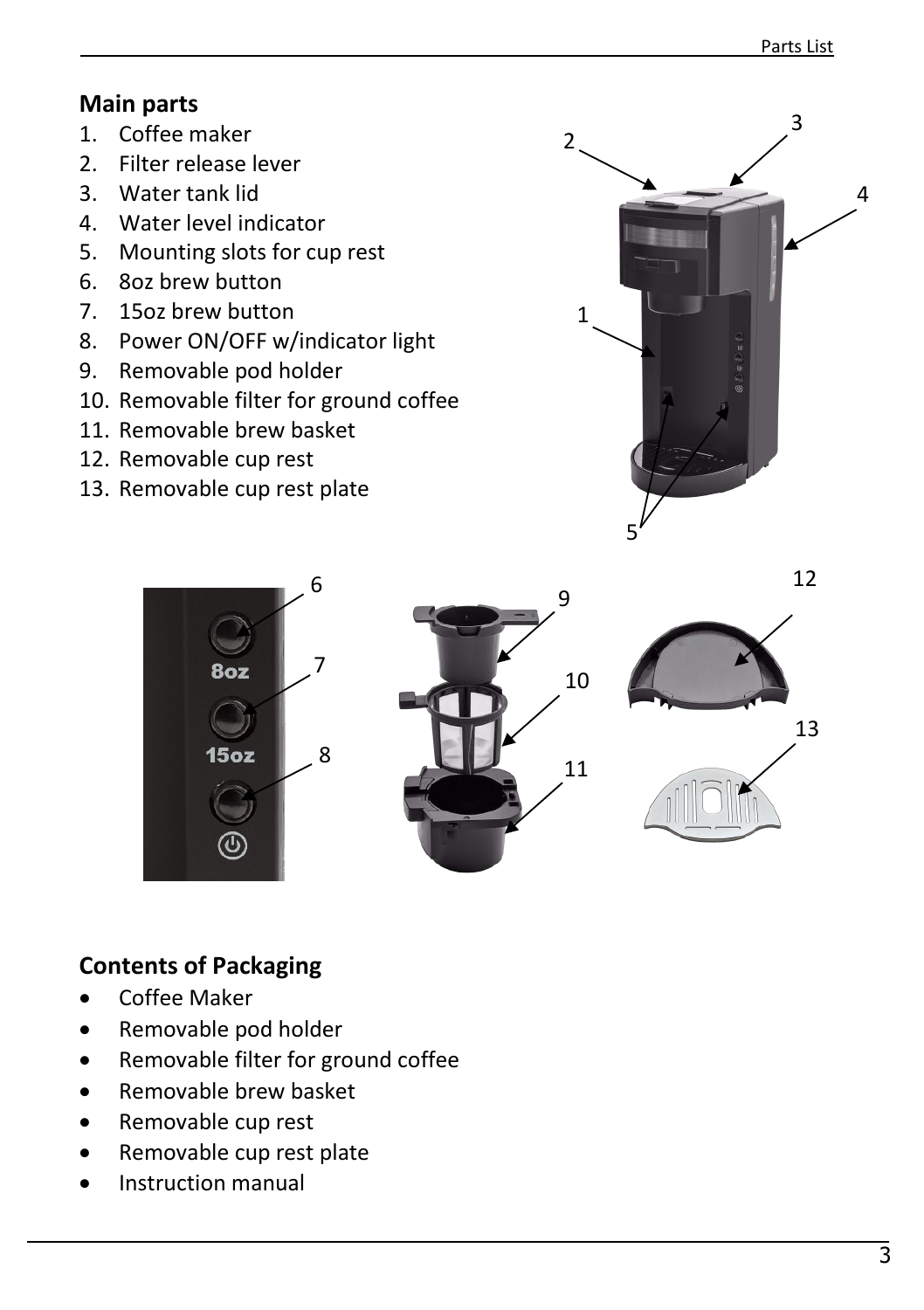#### **Assembly**

- 1. Unpack the Single Serve Coffee Maker from the box.
- 2. Remove any unwanted packaging materials such as cardboard, plastics or styrofoam.
- 3. Wipe clean all the parts with a soft damp cloth or sponge and warm water. Rinse and dry thoroughly. DO NOT IMMERSE THE SINGLE SERVE COFFEE MAKER BASE IN WATER OR ANY OTHER LIQUID.
- 4. Using a damp cloth or sponge, wipe the coffee maker base.

#### DO NOT USE ANY ABRASIVE MATERIAL TO CLEAN THE SURFACE

#### DO NOT IMMERSE THE COFFEE MAKER BASE INTO WATER AT ANY TIME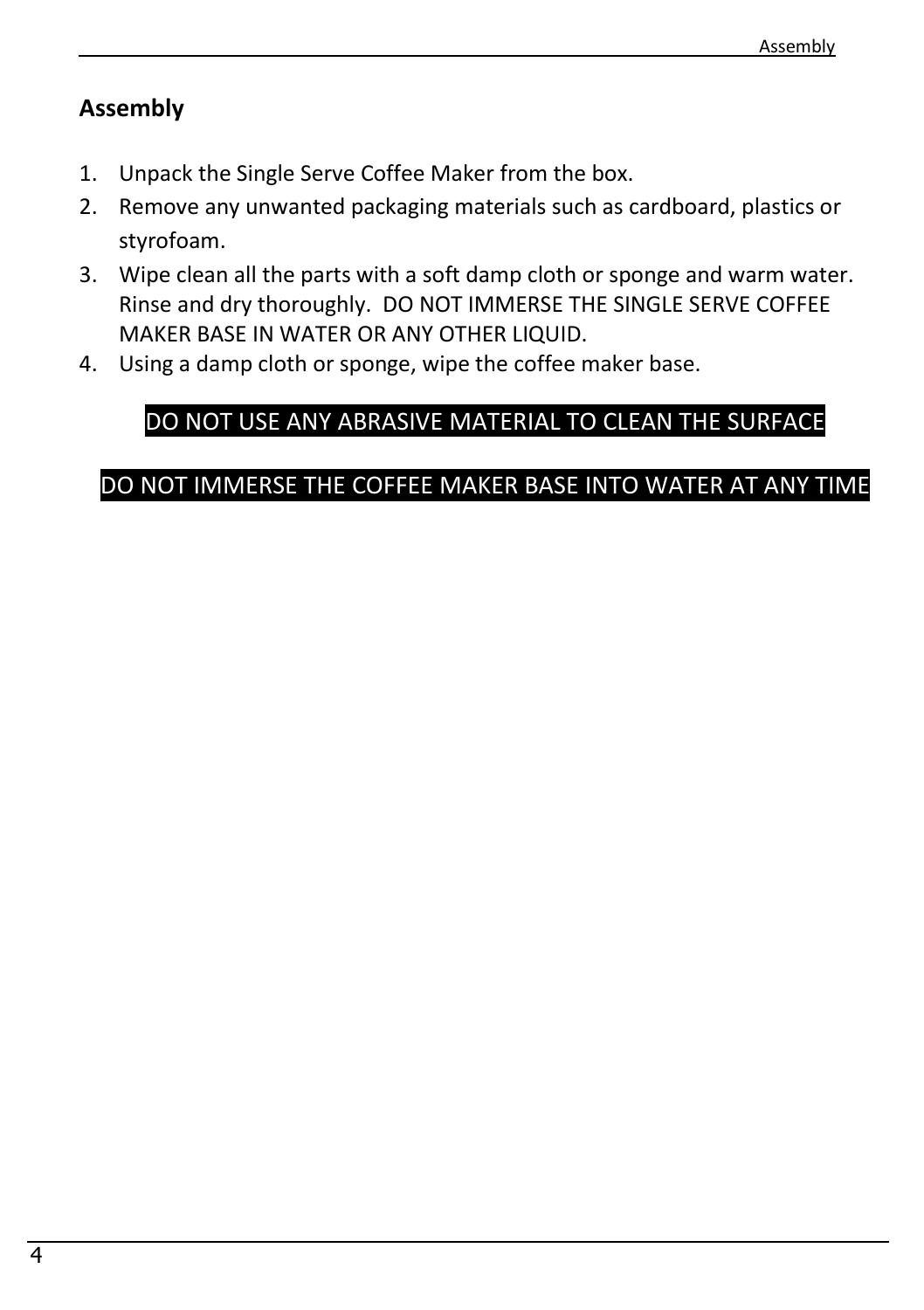### **IMPORTANT SAFETY INSTRUCTIONS**

When using electrical appliances, basic safety precautions should always be followed.

## **PLEASE READ AND SAVE ALL INSTRUCTIONS BEFORE USING THE SINGLE SERVE COFFEE MAKER. KEEP AWAY FROM WATER!**

- 1. To protect against electrical shock, do not immerse power cord or plug in water or any other liquid. This is an electrical appliance. To avoid the risk of electrical shock or serious personal injury, always operate with dry hands.
- 2. Close supervision is necessary when any appliance is being used by or near children. This coffee maker is not intended for use by persons (including children) with reduced physical, sensory or mental capabilities, or lack of experience and knowledge, unless they have been given supervision or instruction concerning the use of the coffee maker by a person responsible for their safety.
- 3. Do not use the coffee maker outdoors. It is for household use only.
- 4. Do not allow the coffee maker to be used as a toy. Close attention is necessary when the coffee maker is used by or near children.
- 5. Do not use the coffee maker with damaged cord or outlet plug. Do not use the coffee maker if it has been dropped, damaged, left outdoors, or dropped in water. Return the coffee maker to the service center for examination, repair or refund or contact customer service.
- 6. Do not attempt to change accessories while the coffee maker is running.
- 7. Do not handle the plug or the coffee maker with wet hands.
- 8. Use the coffee maker only as described in this manual. The use of accessory attachments not recommended by the manufacturer may cause damage to the coffee maker or personal injuries.
- 9. Keep hair, loose clothing, fingers, and all parts of body away from openings and moving parts.
- 10. Do not use abrasive materials to clean the coffee maker. Do not immerse the coffee maker in water.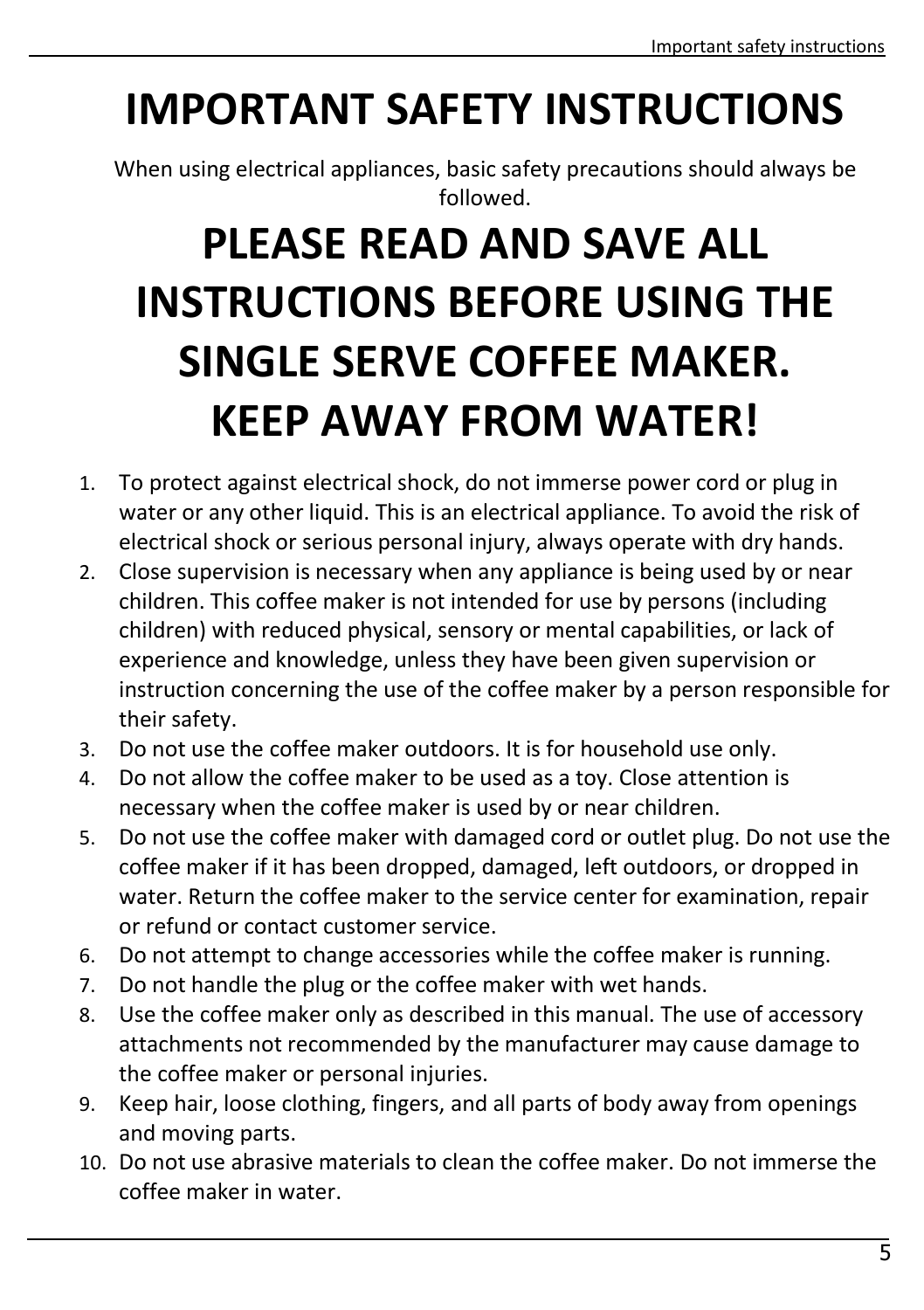- 11. Use only water in this appliance. Do not put any other liquids or foods in the water tank except as instructed in the cleaning instructions.
- 12. Do not touch hot surfaces. Use handles or knobs when available.
- 13. Unplug from the outlet when not in use and before cleaning.
- 14. Extreme caution must be used when moving an appliance containing hot oil or other hot liquids.
- 15. Do not overfill the water tank.
- 16. Always use fresh and cold water for brewing.
- 17. Always fill water tank first, then plug the cord into the wall outlet. To disconnect, always turn OFF first, then unplug from wall outlet.
- 18. Do not use the coffee maker with an empty or under filled water tank. Make sure the water level is always between the minimum and maximum marking. Do not fill the water tank over the maximum marking.
- 19. Do not abuse the power cord. Never carry the vacuum by the power cord or pull the power cord to disconnect the outlet plug from an outlet; instead grasp the outlet plug and pull to disconnect.
- 20. Do not let cord hang over edge of counter or touch hot surfaces.
- 21. Do not place on or near a hot gas or electric burner, or in a heated oven.
- 22. Do not open the water tank lid, lift the handle or take out brew basket while brewing is in progress.
- 23. Always use caution when opening the lid or removing the brew basket. Hot steam may be trapped beneath. Scalding may occur if the lid is opened during the brewing cycle.
- 24. Use caution when disposing of used pods or coffee grounds. Contents will be hot!
- 25. Keep the area above the coffee maker clear during use, as hot steam will escape during the brew process.

**CAUTION:** There is extremely hot water in the single serve pod holder during the brew process. To avoid risk of injury, do not lift the handle or remove the brew basket during the brewing process. After brewing, use caution when removing the brew basket, filter or the pod holder, as it will be very hot!

**CAUTION:** Danger of injury! The brew basket and the filter draw contain very sharp needles. Use extreme caution when handling and during cleaning. Do not touch the needles!

**WARNING:** Do not allow children to use the Single Serve Coffee Maker unless there is adult supervision. The coffee maker dispenses very hot water!

### **SAVE ALL INSTRUCTIONS!**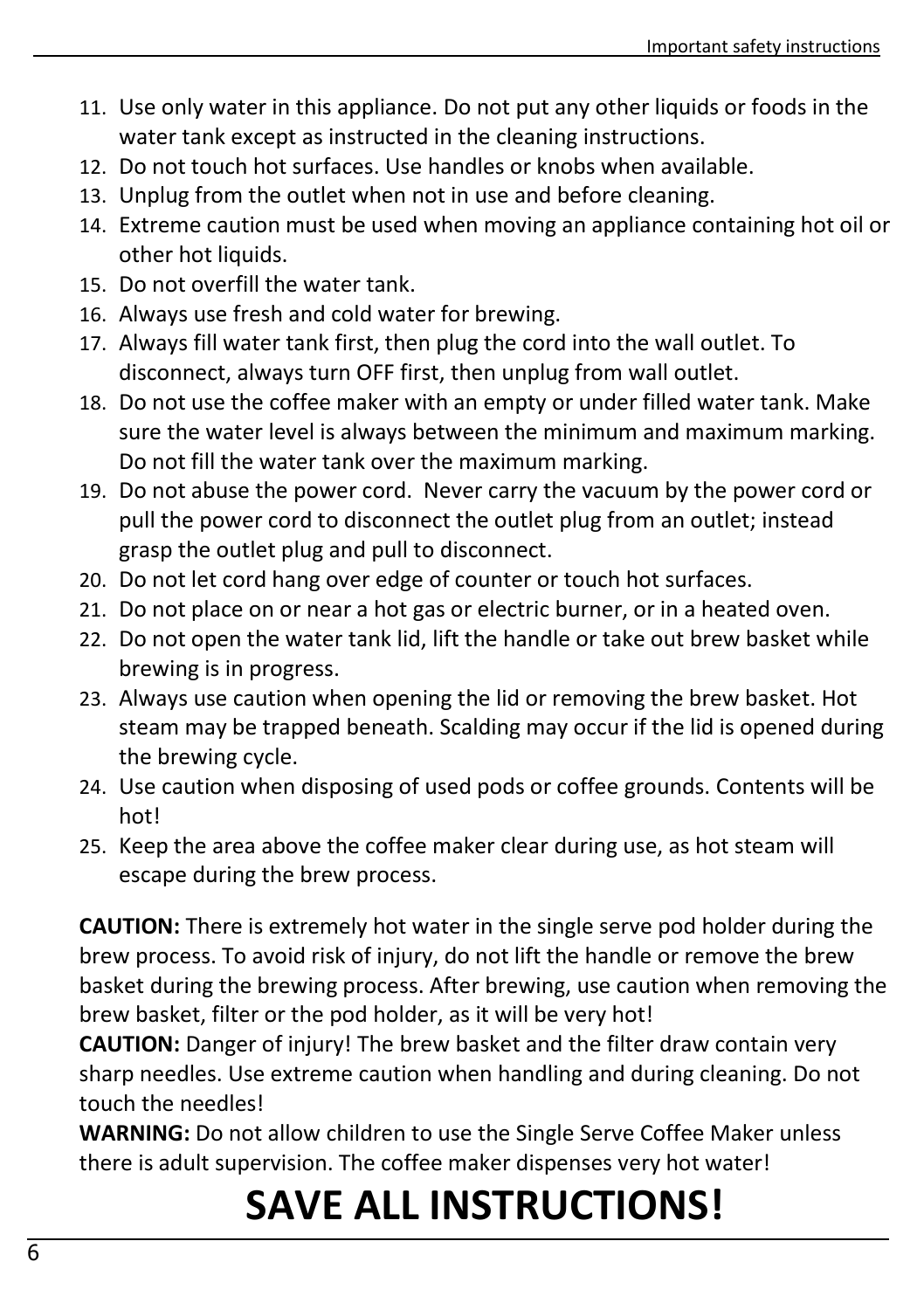#### **Safety instructions**

WARNING: Read and understand all instructions. Failure to follow all instructions listed below may result in electric shock, fire or serious personal injury. The warnings, cautions, and instructions discussed in this instruction manual cannot cover all possible conditions and situations that may occur. It must be understood by the operator that common sense and caution are a factor which cannot be built into this product, but must be supplied by the operator.

CAUTION: A short power supply cord is provided to reduce the risk of personal injury resulting from becoming entangled in or tripping over a longer cord. Extension cords are available from local hardware stores and may be used if care is exercised in their use. If an extension cord is required, special care and caution is necessary. Also, the cord must be: (1) marked with an electrical rating of 125V, and at least 13 A., 1625 W., and (2) the cord must be arranged so that it will not drape over the countertop or tabletop where it can be pulled on by children or tripped over accidentally.

#### **Polarized plug**

NOTE: This coffee maker has a polarized plug (one blade is wider than the other).

- As a safety feature to reduce the risk of electrical shock, this plug is intended to fit in a polarized outlet only one way.
- If the plug does not fit fully in the outlet, reverse the plug.
- If the plug still does not fit, contact a qualified electrician. Do not attempt to defeat this safety feature.

#### **Electric power**

If the electric circuit is overloaded with other appliances, your appliances may not operate properly. The appliances should be operated on a separate electrical circuit from other operating appliances.



#### **Safety warning**

Although your coffee maker is easy to operate, for your safety, the warnings below must be followed:

- 1. Do not place the coffee maker near a heat source.
- 2. Do not unplug by pulling on the power supply cord.
- 3. The coffee maker must be unplugged:
	- A. Before any cleaning or maintenance.
	- B. If it appears to be faulty.

#### **THIS PRODUCT IS INTENDED FOR HOUSEHOLD USE ONLY. SAVE THESE INSTRUCTIONS!**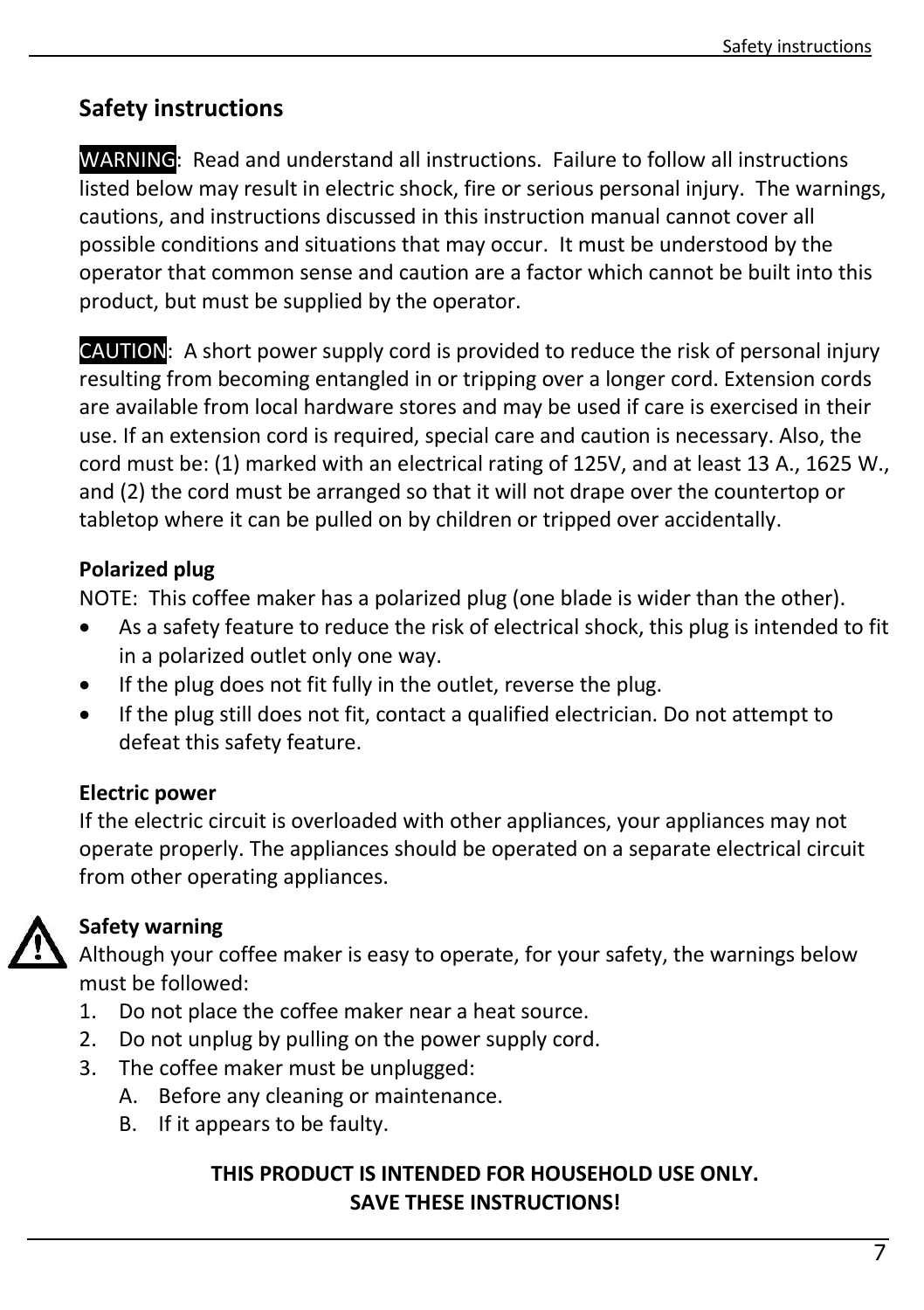#### **User instructions**

#### **Before first use or after a long period of non-use**

When using the coffee maker for the first time, it is recommended to operate it for 2-3 full cycles without the filter or pod holder

- 1. Fill the water tank to the MAX line. Then plug the coffee maker into the wall outlet.
- 2. Lift the release lever, take out the brew basket and remove the pod holder and the filter and replace the brew basket.
- 3. Be sure the release lever is pushed all the way down and press the power to ON and the power button will turn green. If the lever is not locked into place, the power button will be red.
- 4. The 8oz and the 15oz button will light up while the power button flashes. This means the water is heating up.
- 5. When all 3 buttons are lit, (30-60 seconds) and the power button is solid green, coffee maker is ready to brew.
- 6. Place a suitable cup/mug on the cup rest large enough to brew 8oz to 15oz. The ounces button will flash until brew is complete (about 1-2 minutes).
- 7. Continue brewing the water only, until the tank has emptied.
- 8. Make sure to wait about 2-3 minutes in between brews so the coffee maker can cool.

**Note:** The coffee maker may produce an odor and emit smoke when switched on for the first time, as residues from the production process are eliminated. This is normal and does not indicate a defect or hazard.

#### **How to brew single serve cup of coffee**

- 1. Lift the release lever, take out the brew basket and remove the pod holder and the filter.
- 2. Place a Single Serve Cup into the pod holder and press down to make sure a hole is punched in the bottom.
- 3. Place the pod holder into the brew basket (without filter), making sure hole in pod holder lines up with the brew basket.
- 4. Push the brew basket into the coffee maker and press down on the release lever to lock brew basket into place.
- 5. Fill the water tank and plug into wall outlet.
- 6. The 8oz and the 15oz button will light up while the power button flashes. This means the water is heating up.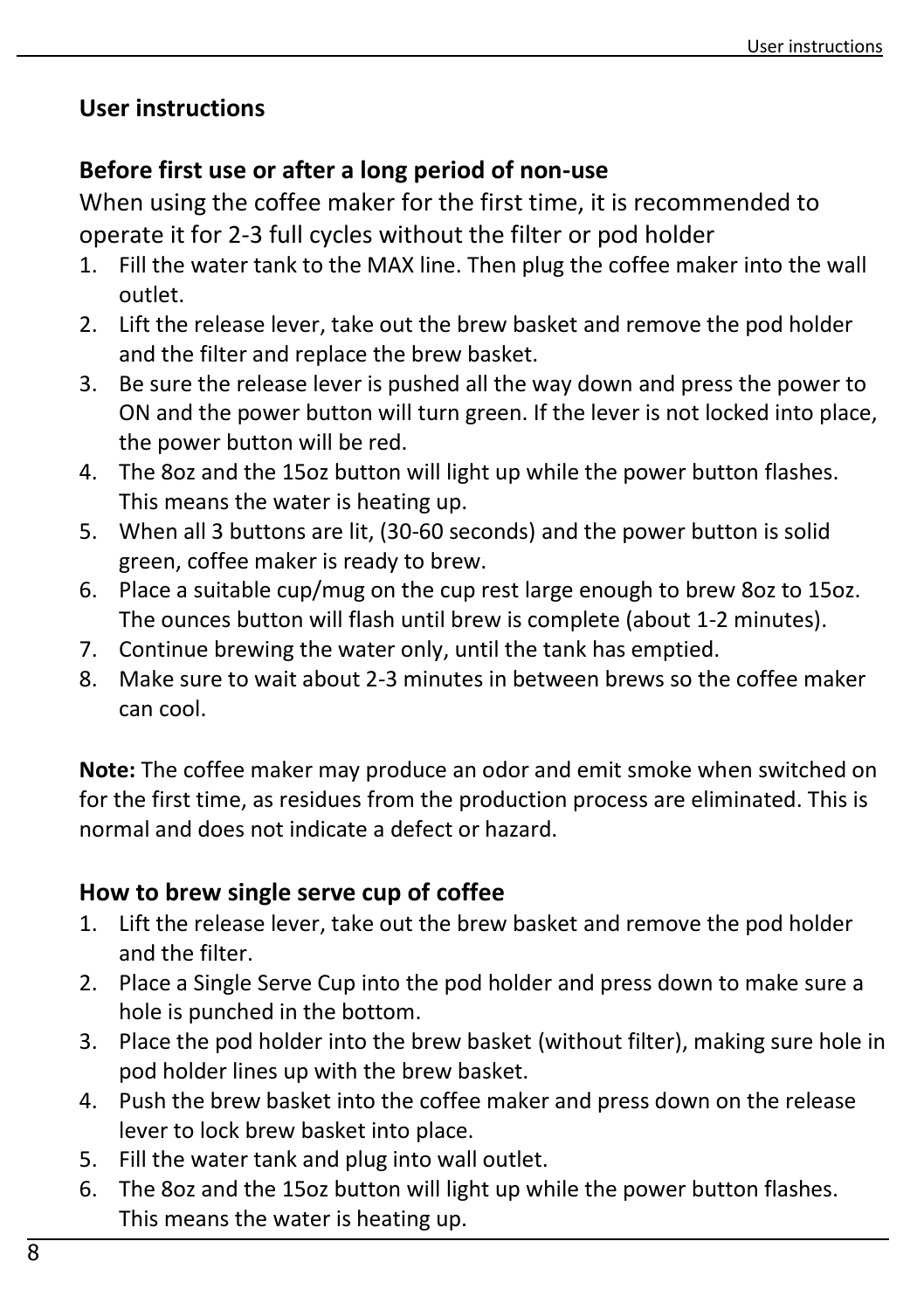- 7. When all 3 buttons are lit, (30-60 seconds) and the power button is green, coffee maker is ready to brew.
- 8. Place a suitable cup/mug on the cup rest large enough to brew 8oz to 15oz.
- 9. Choose 8oz or 15oz brew size.

#### **How to brew ground coffee**

- 1. Lift the release lever, take out the brew basket and remove the pod holder and the filter.
- 2. Place the desired amount of coffee grounds into the reusable filter.
- 3. Place the filter with coffee grounds into the brew basket.
- 4. Push the brew basket into the coffee maker and press down on the release lever to lock brew basket into place.
- 5. Fill the water tank and plug into wall outlet.
- 6. The 8oz and the 15oz button will light up while the power button flashes. This means the water is heating up.
- 7. When all 3 buttons are lit, (30-60 seconds) and the power button is green, coffee maker is ready to brew.
- 8. Place a suitable cup/mug on the cup rest large enough to brew 8oz to 15oz.
- 9. Choose 8oz or 15oz brew size.

**Note:** After brewing, allow 2-3 minutes to cool in between brews.

**Caution:** If overheating occurs, the boiler stops working and buttons will blink simultaneously. If this happens, unplug the coffee maker and allow to reset for 2-3 minutes.

#### **Helpful hints**

- If coffee tastes bad or weak, this may mean it is time for a cleaning
- If coffee maker is not brewing right away, make sure you have allowed 2 minutes of cool down time in between cycles
- If coffee is ground too fine, it can cause leaking during brewing cycle and/or cloudy looking coffee
- If water is not coming out from the nozzle during brew cycle, it may indicate empty water tank or excessive lime scale build-up, see cleaning instructions for descaling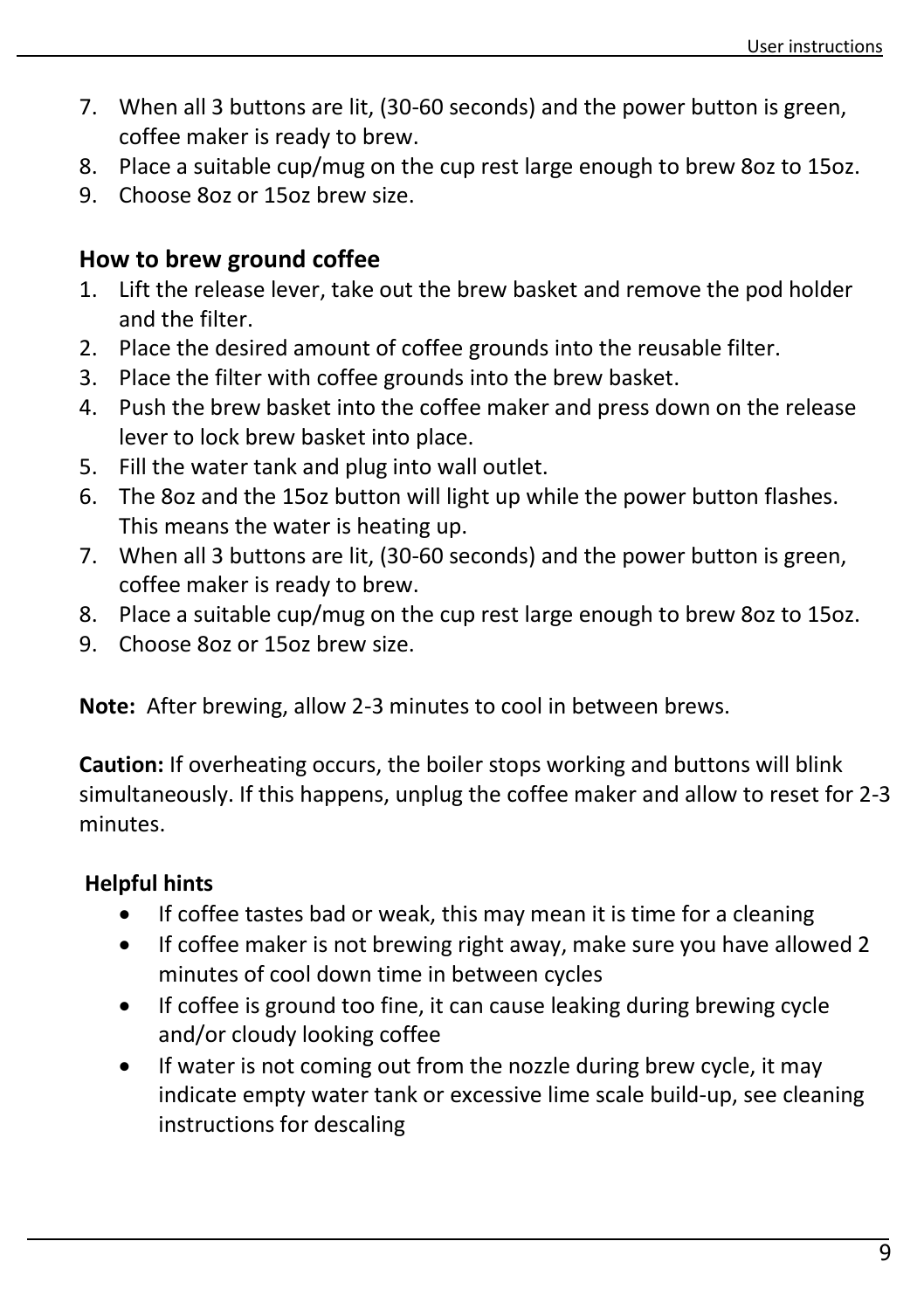#### **Cleaning and maintenance**

### CAUTION:

Always be sure that the coffee maker is turned OFF and UNPLUGGED before cleaning or attempting to store the item. **NEVER IMMERSE THE MOTOR** in water or any other liquid. **NEVER** operate the coffee maker without the brew basket in place.

It is important to clean your coffee maker thoroughly after each use to prevent sticky build ups that are difficult to clean later. Proper cleaning of the coffee maker can lead to clean, better tasting coffee. Make sure unit is cleaned regularly.

- 1. When performing any cleaning or maintenance to this unit, be sure to unplug from power outlet first.
- 2. Remove the individual parts from the coffee maker base.
- 3. Wash the parts in warm soapy water, rinse, and dry thoroughly before storing. **NOTE:** All parts, **EXCEPT** the base with motor and the silver cup rest plate, are dishwasher safe.
- 4. Wipe the base with a damp cloth, sponge or paper towel. Do NOT immerse the base or run water over the base unit. Dry the surfaces with a soft cloth or paper towel before storing.
- 5. Do not use abrasive cleaners on any part of the coffee maker.

#### **Descaling**

**Note:** The Single Serve Coffee Maker should be cleaned at least once a month or after every 200 cycles (once a week for areas with hard water). To keep the coffee maker operating effectively, descaling helps to remove any build-up.

- 1. **Option 1:** If using plain white vinegar as a descaler, pour ½ cup of plain white vinegar and ½ cup of cold water into the water tank.
- 2. **Option 2:** If using a store bought descaler, fill the water tank with water and descaler up to the 8oz marking on the water level indicator. The ratio of water and descaler is 4:1. For details, refer to the instructions of the descaler.
- 3. Close the lid, and make sure brew basket is in place without the pod holder or filter and push the release lever to lock brew basket into place.
- 4. Press the power button. The 8oz and the 15oz buttons will light up while the power button flashes. This means the water is heating up.
- 5. When all 3 buttons are lit and not flashing (30-60 seconds), the coffee maker is ready to brew.
- 6. Place a suitable cup/mug on the cup rest large enough to brew 8oz to 15oz. The ounces button will flash until brew is complete (about 1-2 minutes)
- 7. After first brew, unplug the coffee maker and allow vinegar water solution to sit for 30 minutes.
- 8. Plug in coffee maker, add 1 cup cold water to water tank and brew until tank is empty, making sure to empty and rinse cup in between brews.
- 9. Continue brewing the water only, until the tank has emptied. Make sure to wait about 2-3 minutes in between brews so the coffee maker can cool.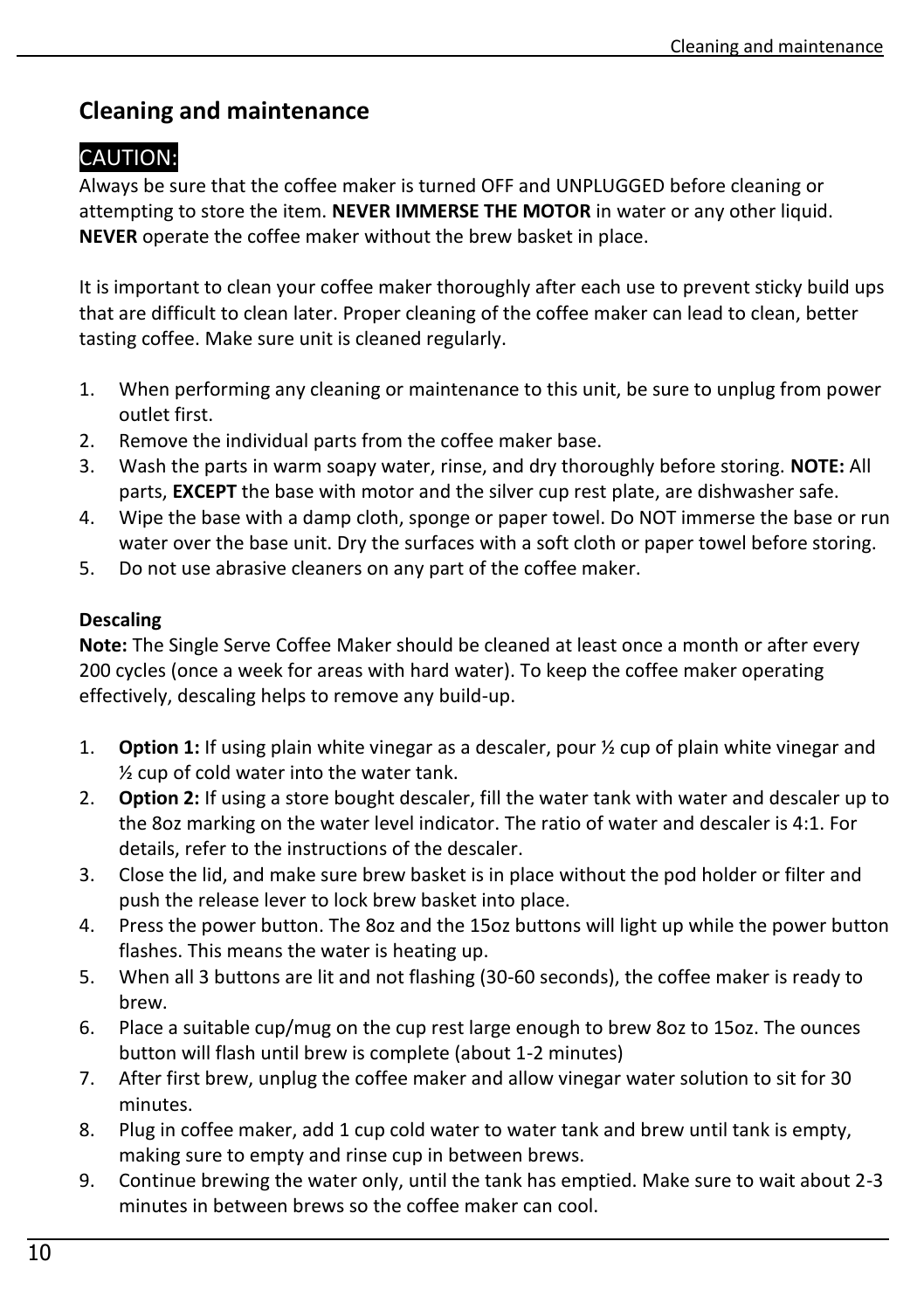#### **Technical specifications**

| Model Number          | CM-202        |
|-----------------------|---------------|
| <b>Rating Voltage</b> | $120V - 60Hz$ |
| Rated Wattage         | 975W          |

#### **Storing**

- Store the coffee maker in a dry location.
- Do not place any heavy items on top of coffee maker during storage as this may result in possible damage of the coffee maker.
- Caution: Any electronic or electrical appliance should not be stored in or exposed to areas of high heat or humidity. Do not store your coffee maker close to stoves, radiators, furnaces or in a bathroom or bathing area.

#### **Service center**

If you have any questions regarding the operation of this coffee maker please contact our service center at:

Tel: 1-888-367-7373 Business Hours: Mon-Fri 10:00am – 5:00pm EST Email: help@myproduct.care

#### **Environmental protection**

If the appliance should no longer work at all, please make sure that it is disposed of in an environmentally friendly way.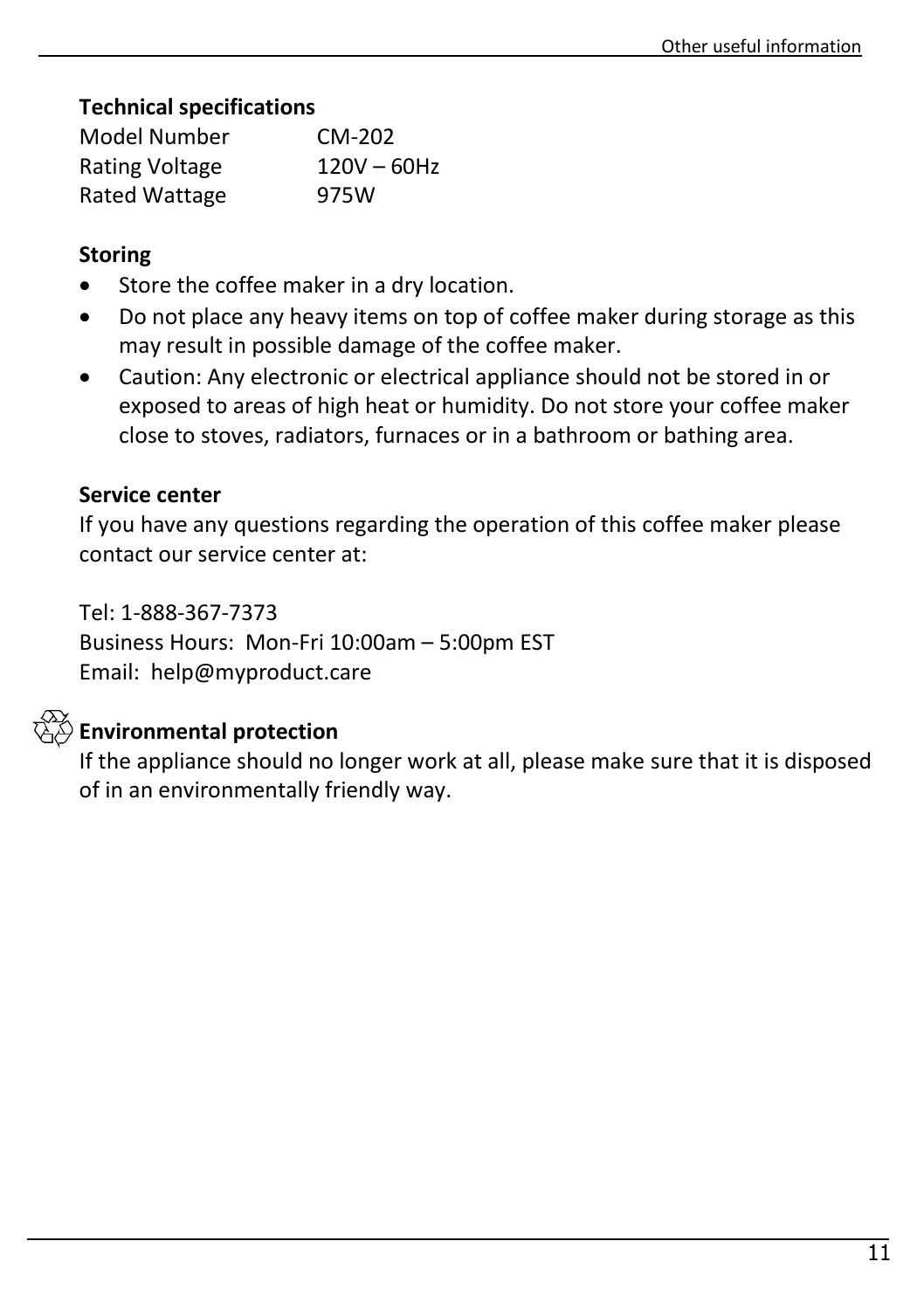### **Contenido**

| Instrucciones de seguridad importantes 15 |  |
|-------------------------------------------|--|
| Instrucciones para el usuario  18         |  |
|                                           |  |
|                                           |  |
|                                           |  |
|                                           |  |
|                                           |  |
|                                           |  |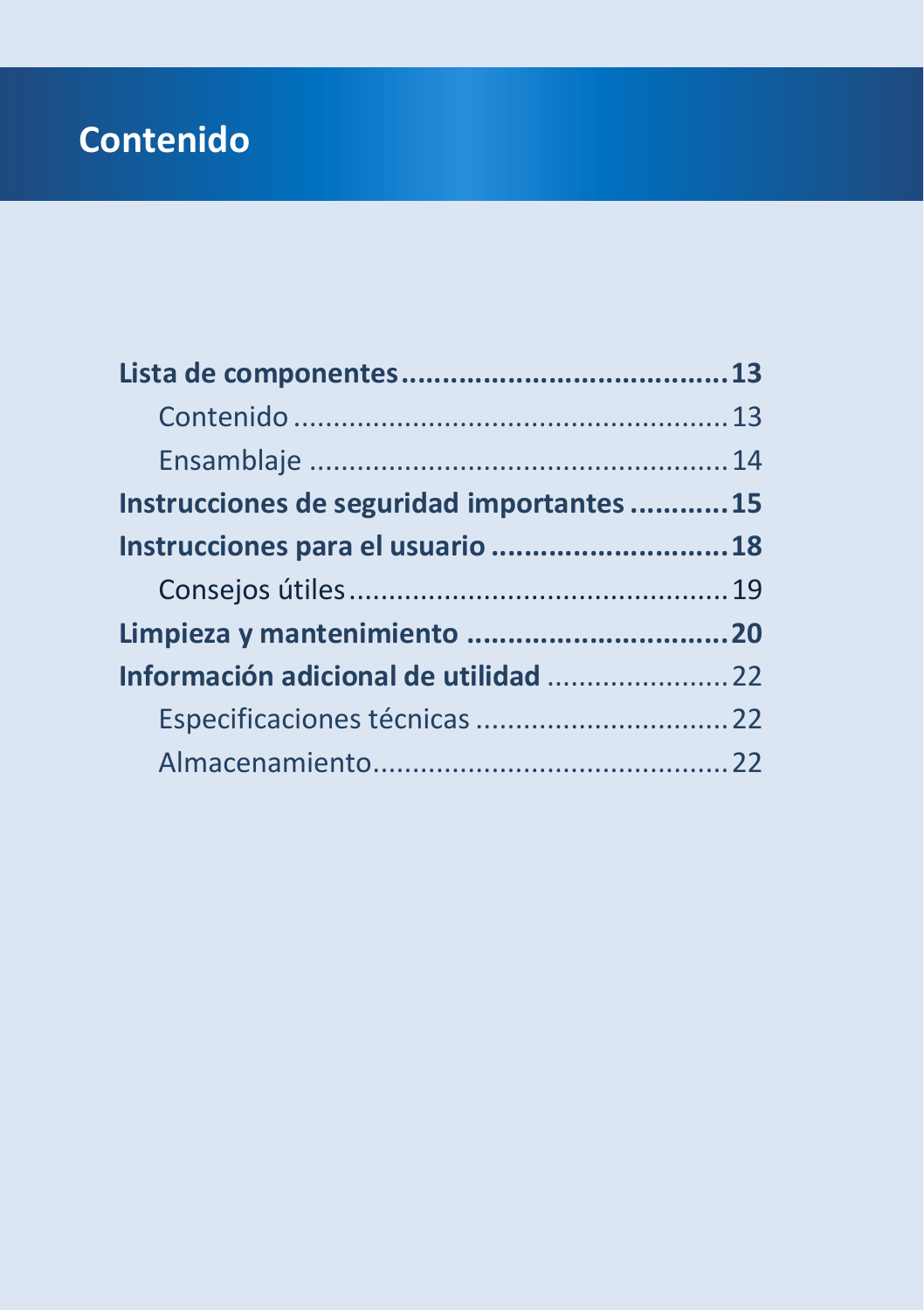#### **Piezas principales**

- 1. Cafetera
- 2. Palanca de liberación del filtro
- 3. Tapa del depósito de agua
- 4. Indicador de nivel de agua
- 5. Ranuras de montaje para el soporte de taza
- 6. Botón de preparación de 8 oz
- 7. Botón de preparación de 15 oz
- 8. Encendido/apagado con luz indicadora
- 9. Contenedor de cápsulas extraíbles
- 10. Filtro extraíble para café molido
- 11. Recipiente del filtro extraíble
- 12. Soporte de taza extraíble
- 13. Placa del soporte de taza extraíble









12

#### **Contenido del embalaje**

- Cafetera
- Contenedor de cápsulas desmontable
- Filtro extraíble para café molido
- Recipiente del filtro extraíble
- Apoyo de taza extraíble
- Placa del apoyo de taza extraíble
- Manual de instrucciones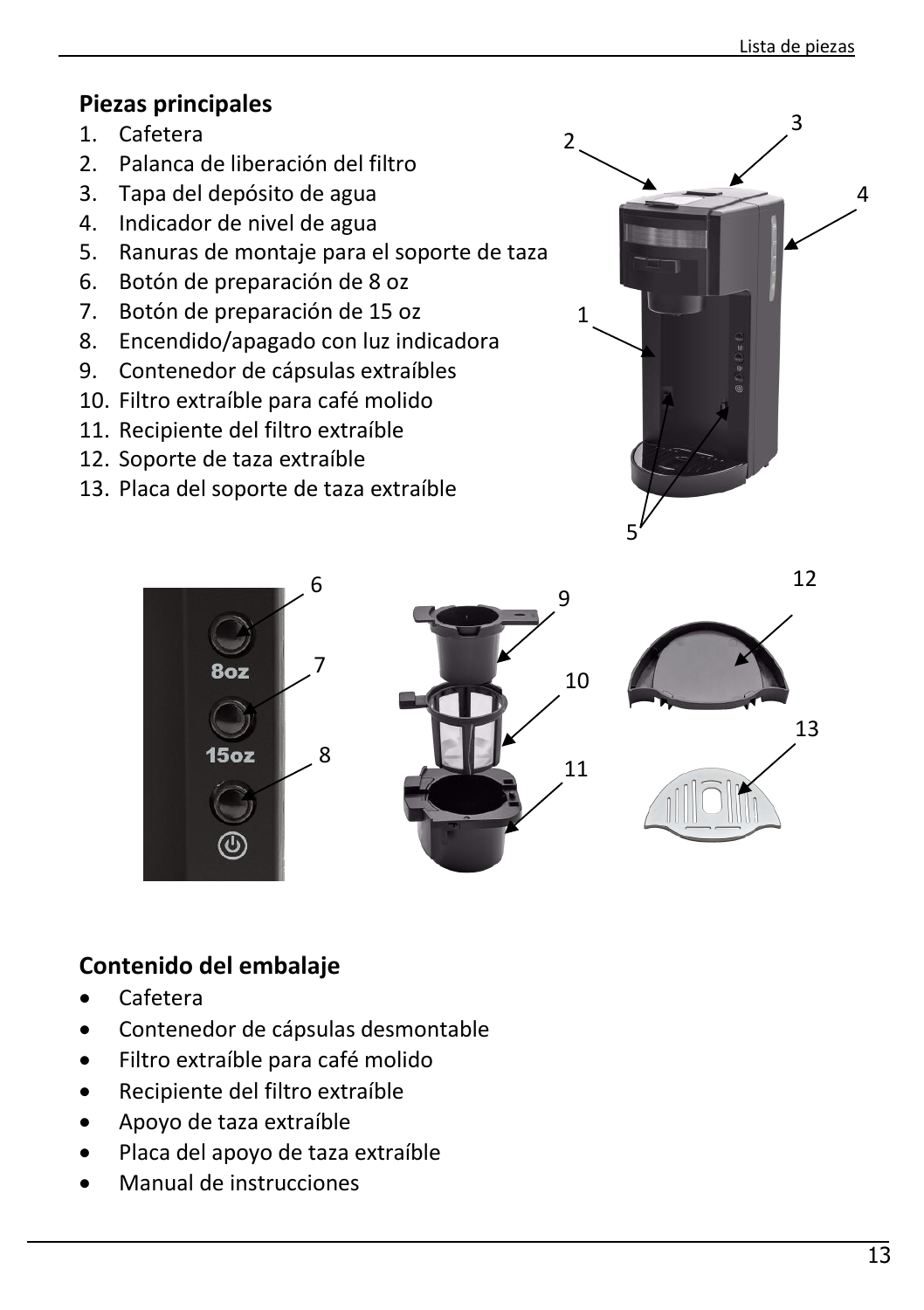#### **Ensamblaje**

- 1. Saque la cafetera de una taza de la caja.
- 2. Quite el material de embalaje no deseado como cartones, plásticos y poliestireno.
- 3. Limpie todas las piezas desmontables con un trapo suave o esponja humedecidos con agua tibia. Enjuagar y secar bien. NO SUMERJA LA BASE DE LA CAFETERA DE UNA TAZA EN AGUA NI EN NINGÚN OTRO LIQUIDO.
- 4. Con un paño húmedo o una esponja, limpie la base de la cafetera.

### NO USE MATERIALES ABRASIVOS PARA LIMPIAR LA SUPERFICIE

#### NO SUMERJA LA BASE DE LA CAFETERA EN AGUA EN NINGÚN MOMENTO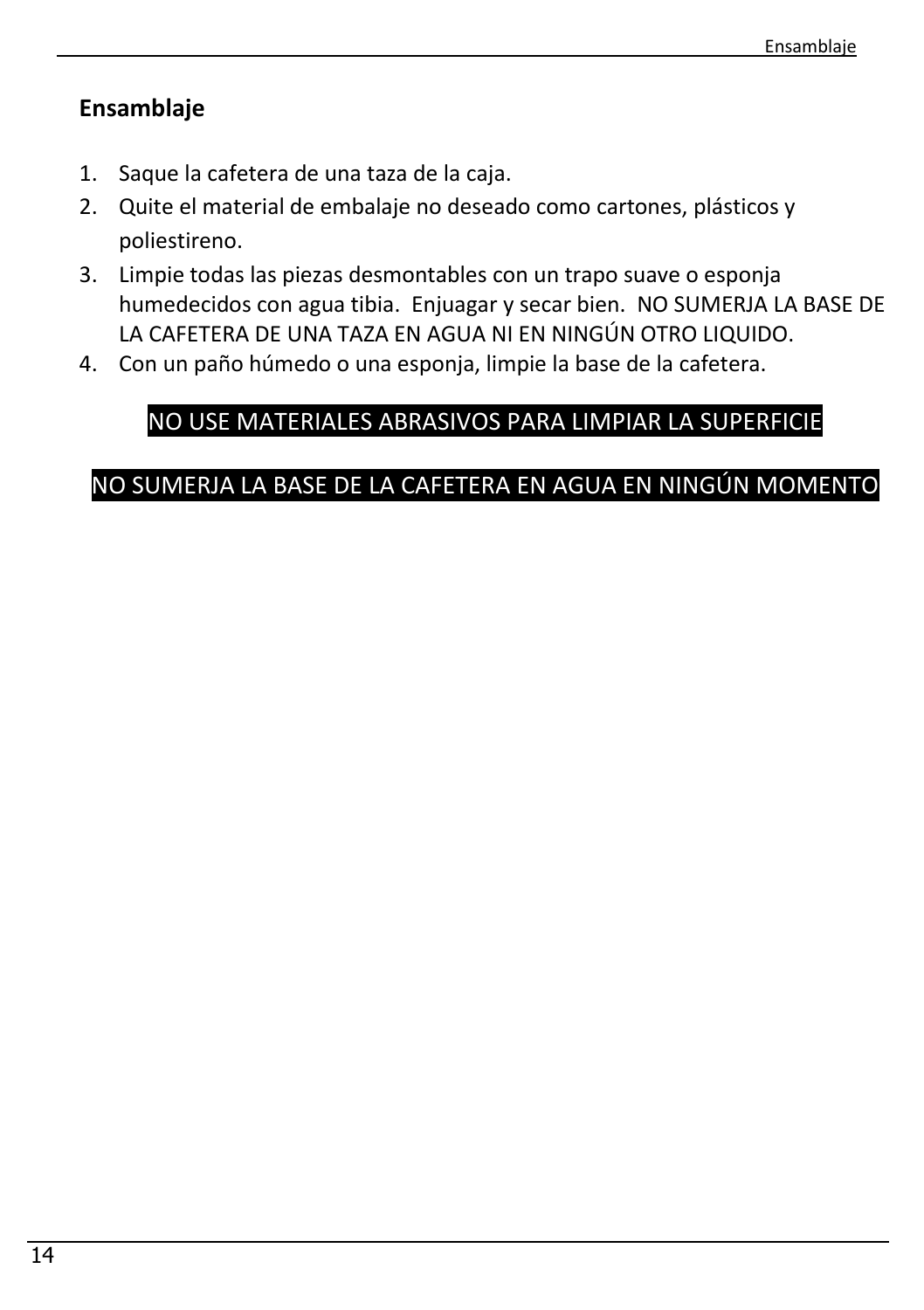### **INSTRUCCIONES DE SEGURIDAD IMPORTANTES**

Al usar aparatos electrodomésticos, siempre se deben seguir las precauciones de seguridad básicas.

### **LEA TODAS LAS INSTRUCCIONES ANTES DE USAR LA CAFETERA DE UNA TAZA. ¡MANTENGA LA LÁMPARA ALEJADA DEL AGUA!**

- 1. Para protegerse contra una descarga eléctrica, no sumerja el cable de alimentación o el enchufe en agua u otro líquido. Este es un electrodoméstico. Para evitar riesgo de descarga eléctrica o lesiones graves, utilice siempre con las manos secas.
- 2. Es necesaria una atenta supervisión cuando el aparato es usado por niños o cerca de estos. Esta cafetera no está diseñada para ser utilizada por personas (incluidos niños) con disminución en sus capacidades físicas, sensoriales o mentales; o con falta de experiencia y conocimiento, a menos de que hayan recibido supervisión o instrucciones relativas al uso de la cafetera por una persona responsable de su seguridad.
- 3. No utilice esta cafetera al aire libre. Es solo para uso doméstico.
- 4. No permita que se use la cafetera como un juguete. Es necesaria mucha atención cuando la cafetera es usada por niños o cerca de estos.
- 5. No use la cafetera con el cable o el enchufe dañado. No use la cafetera si se cayó, dañó, dejó en exteriores o dejó caer en agua. Lleve la cafetera al centro de servicio para examinar, reparar o reembolsar, o póngase en contacto con el servicio al cliente.
- 6. No intente cambiar los accesorios mientras la cafetera está funcionando.
- 7. No manipule el enchufe o la cafetera con las manos húmedas.
- 8. Utilizar la cafetera solamente como se describe en este manual. El uso de accesorios no recomendados por el fabricante puede causar daños a la cafetera o lesiones.
- 9. Mantener las aberturas y partes móviles libres de pelo, vestimenta suelta, dedos y las demás partes del cuerpo.
- 10. No utilice materiales abrasivos para limpiar la cafetera. No sumerja la cafetera en agua.
- 11. Usar sólo agua con este aparato. No introducir ningún otro líquido o alimento en el depósito de agua excepto como se indica en las instrucciones de limpieza.
- 12. No toque las superficies calientes. Utilizar las asas o las perillas cuando éstas estén disponibles.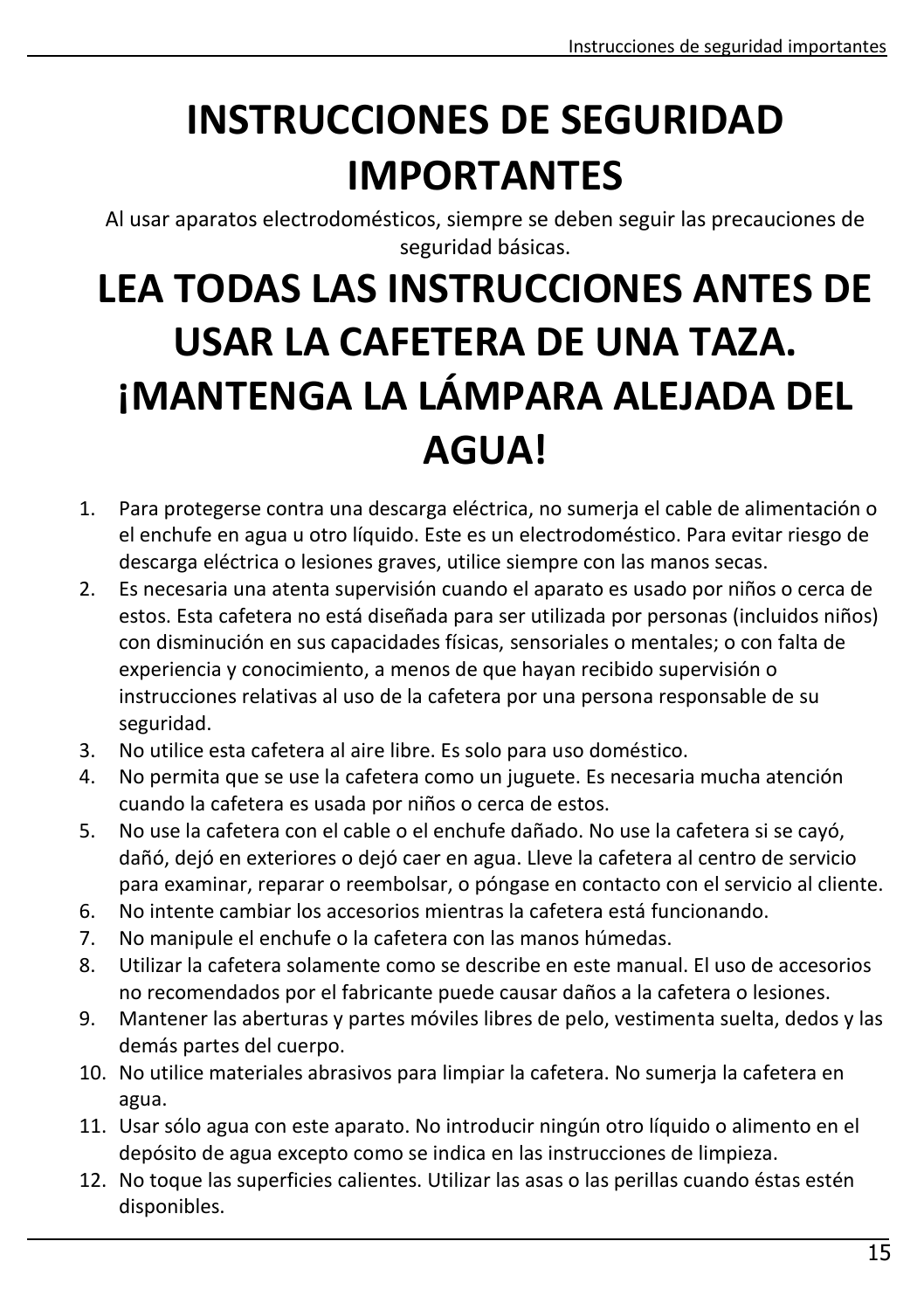- 13. Desconectar del tomacorriente cuando no está en uso y antes de la limpieza.
- 14. Debe tener mucho cuidado al mover cualquier aparato que contenga aceite caliente u otros líquidos calientes.
- 15. No llene excesivamente el depósito de agua.
- 16. Siempre use agua fresca y fría para la preparación.
- 17. Siempre llene el depósito primero y luego conecte el cable en un tomacorriente. Para desconectar, siempre apáguela primero y luego desconecte el cable del tomacorriente.
- 18. No use la cafetera con el depósito de agua vacío o poco lleno. Asegúrese de que el nivel de agua esté siempre entre las marcas mínimas y máximas. No llene el depósito de agua por encima de la marca máxima.
- 19. No abuse del cable de alimentación. Nunca jale la aspiradora del cable de alimentación ni tire de este para desconectar el enchufe del tomacorriente; tome el enchufe y jálelo para desconectar.
- 20. No deje que el cable eléctrico cuelgue cerca o sobre el borde de un mostrador, o que toque las superficies calientes.
- 21. No colocar sobre o cerca de una hornilla de gas o eléctrica, o en un horno caliente.
- 22. No abra la tapa del depósito de agua, levante la agarradera o quite el recipiente del filtro mientras prepara café.
- 23. Siempre tenga cuidado cuando abre la tapa o quita el recipiente del filtro. Puede haber vapor caliente atrapado debajo. Pueden ocurrir quemaduras si se abre la tapa durante los ciclos de preparación.
- 24. Tenga cuidado cuando al desechar las cápsulas usadas o el café molido usado. ¡El contenido estará caliente!
- 25. Mantenga el área encima de la cafetera libre mientras la usa, ya que saldrá vapor caliente durante el proceso de preparación.

**PRECAUCIÓN:** Hay agua extremadamente caliente en el contenedor de cápsulas de una taza durante el proceso de preparación. Para evitar el riesgo de lesiones, no levante la agarradera ni quite el recipiente del filtro durante el proceso de preparación. Después de la preparación, tenga cuidado cuando quite el recipiente del filtro, el filtro o el contenedor de cápsulas, ya que estarán muy calientes.

**PRECAUCIÓN:** ¡Peligro de lesión! El recipiente del filtro y el filtro contienen agujas muy filosas. Tenga mucho cuidado cuando los manipula durante la limpieza. ¡No toque las agujas!

**ADVERTENCIA:** No permita que los niños usen la cafetera de una taza a menos que estén supervisados por un adulto. ¡La cafetera produce café con agua muy caliente!

### **¡GUARDE TODAS LAS INSTRUCCIONES!**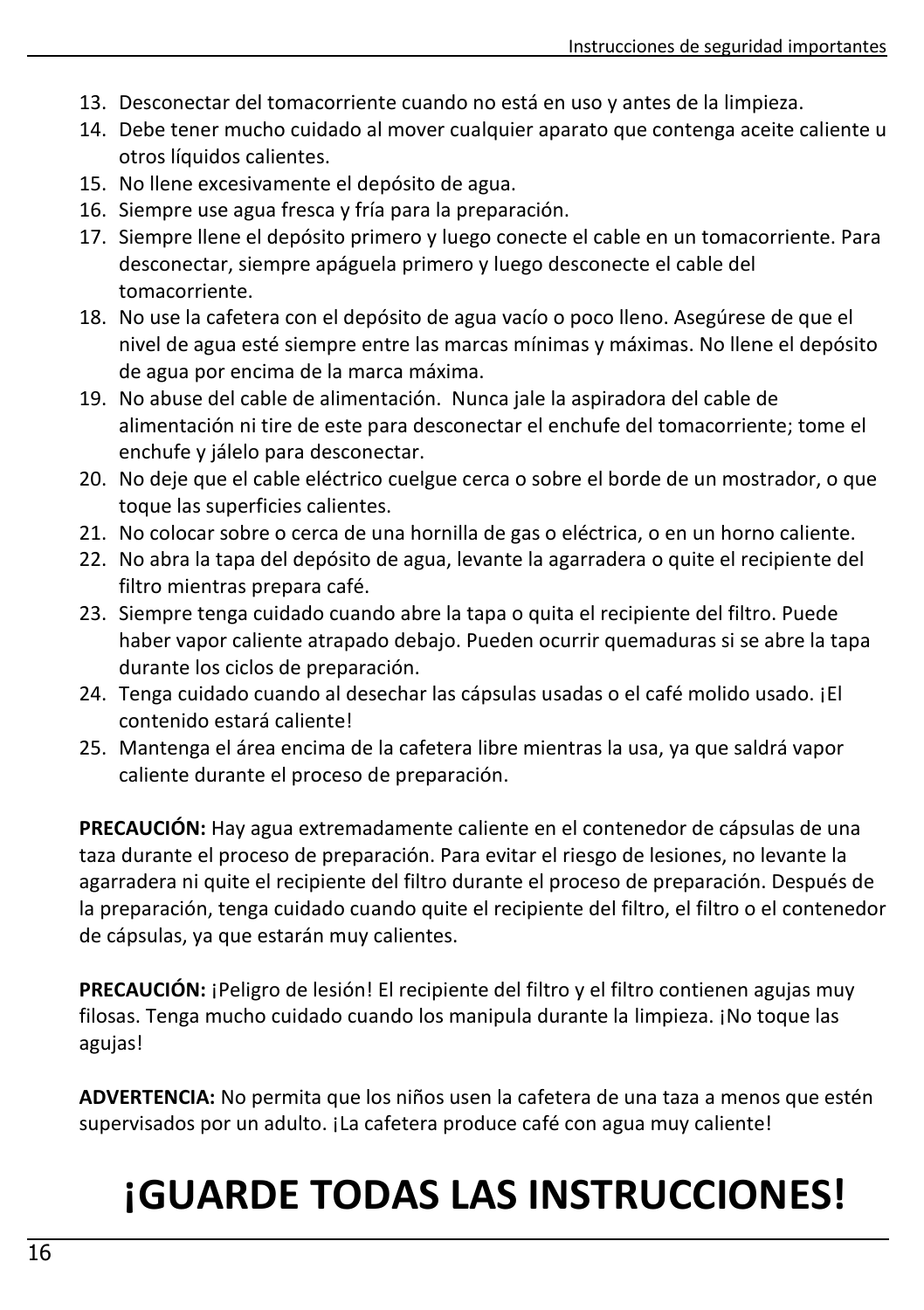#### **Instrucciones de seguridad**

ADVERTENCIA: Lea y comprenda todas las instrucciones. Si no se cumplen todas las instrucciones indicadas a continuación se pueden producir descargas eléctricas, incendios o lesiones graves. Las advertencias, precauciones e instrucciones que se detallan en este manual de instrucciones no cubren todas las condiciones y situaciones posibles que podrían suceder. El operador debe entender que el sentido común y la precaución son factores que no se pueden incluir en el producto, sino que los debe aportar el operador mismo.

PRECAUCIÓN: Se proporciona un cable eléctrico corto para reducir el riesgo de lesiones personales resultantes de enredarse o tropezar con un cable más largo. Hay disponibles cables de extensión en las tiendas locales de hardware y estos se pueden utilizar si se tiene cuidado en su uso. Si se requiere usar un cable de extensión, es necesario tener especial cuidado y precaución. Además, el cable debe: (1) estar marcado con una clasificación eléctrica de 125 V y al menos 13 A, 1625 W y (2) el cable debe colocarse de manera que no cuelgue de un mostrador o mesa en donde los niños pudieran jalarlo o tropezar con él accidentalmente.

#### **Enchufe polarizado**

NOTA: Esta cafetera posee un enchufe polarizado (una clavija es más ancha que la otra).

- Como medida de seguridad para reducir el riesgo de descarga eléctrica, este enchufe está diseñado para entrar en un tomacorriente polarizado en un solo sentido.
- Si el enchufe no entra completamente en el tomacorriente, gire el enchufe.
- Si el enchufe aún no encaja, comuníquese con un electricista calificado. No intente eliminar esta característica de seguridad.

#### **Alimentación eléctrica**

Si el circuito eléctrico está sobrecargado con otros electrodomésticos, estos podrían no funcionar correctamente. Los electrodomésticos se deben utilizar en un circuito eléctrico diferente al de otros aparatos en funcionamiento.

#### **Advertencia de seguridad**

Si bien la cafetera es fácil de utilizar, se deben cumplir las siguientes advertencias por razones de seguridad:

- 1. No coloque la cafetera cerca de una fuente de calor.
- 2. No desenchufe el aparato jalando del cable de alimentación eléctrica.
- 3. La cafetera debe desconectarse:
	- A. Antes de cualquier operación de limpieza o mantenimiento.
	- B. Si parece estar defectuosa.

#### **ESTE PRODUCTO ESTÁ DESTINADO EXCLUSIVAMENTE PARA USO DOMÉSTICO. ¡GUARDE ESTAS INSTRUCCIONES!**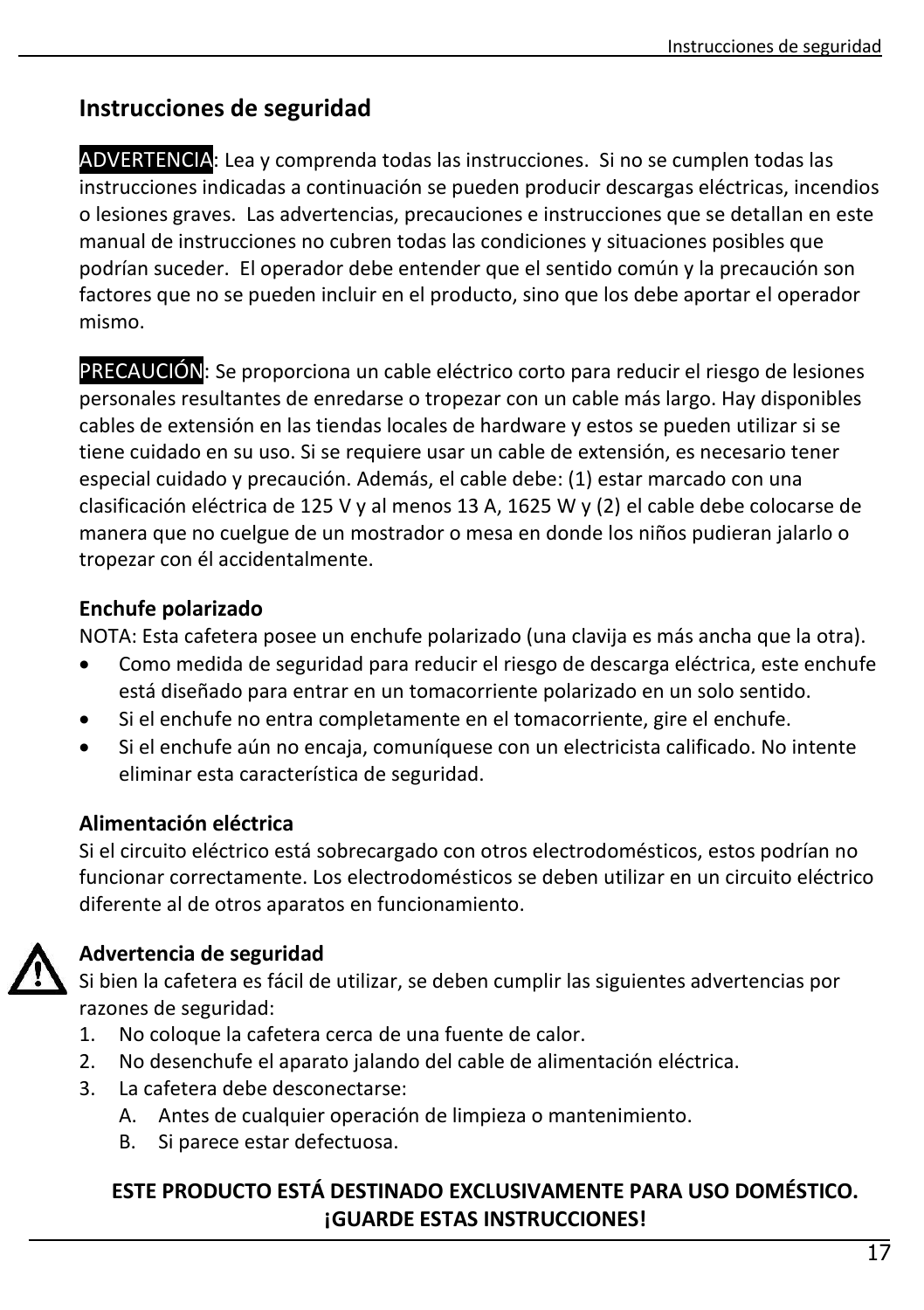#### **Instrucciones para el usuario**

#### **Antes del primer uso o después de un período largo sin usar**

Cuando use la cafetera por primera vez, se recomienda hacerla funcionar 2 o 3 ciclos completos sin el filtro o contenedor de cápsulas.

- 1. Llene el depósito de agua hasta la línea máxima "MAX". Conecte la cafetera al tomacorriente.
- 2. Levante la palanca de liberación, quite el recipiente del filtro, el contenedor de cápsulas y el filtro y vuelva a colocar el recipiente del filtro.
- 3. Asegúrese de presionar la palanca de liberación hasta el fondo y presione el botón de encendido, que se encenderá en color verde. Si la palanca no está trabada, el botón se encenderá en color rojo.
- 4. Se encenderán los botones de 8 oz y 15 oz mientras parpadea el botón de encendido. Esto significa que el agua está calentándose.
- 5. Cuando los 3 botones estén encendidos en verde y sin parpadear (tras 30 o 60 segundos), la cafetera estará lista para la preparación.
- 6. Coloque una taza apta para el soporte de tazas donde quepan las 8 o 15 oz. El botón de onzas parpadeará hasta que complete la preparación (entre 1 y 2 minutos).
- 7. Siga preparando solo el agua, hasta que se haya vaciado el depósito.
- 8. Asegúrese de esperar entre 2 y 3 minutos entre preparación para que la cafetera pueda enfriarse.

**Nota:** La cafetera puede producir un olor y emitir humo cuando se la enciende por primera vez, ya que es cuando se eliminan los residuos del proceso de producción. Esto es normal y no indica defectos ni peligros.

#### **Cómo preparar una taza de café**

- 1. Levante la palanca de liberación y quite el recipiente del filtro, el contenedor de cápsulas y el filtro.
- 2. Coloque una cápsula en el contenedor de cápsulas y presione hacia abajo para asegurarse de perforar un orificio debajo.
- 3. Coloque el contenedor de cápsulas en el recipiente del filtro (sin filtro), asegurándose de que el orificio en el soporte se alinee con el del recipiente.
- 4. Empuje el recipiente del filtro hacia la cafetera y presione la palanca de liberación hacia abajo para trabar el recipiente en su lugar.
- 5. Llene el depósito de agua y conéctelo al tomacorriente.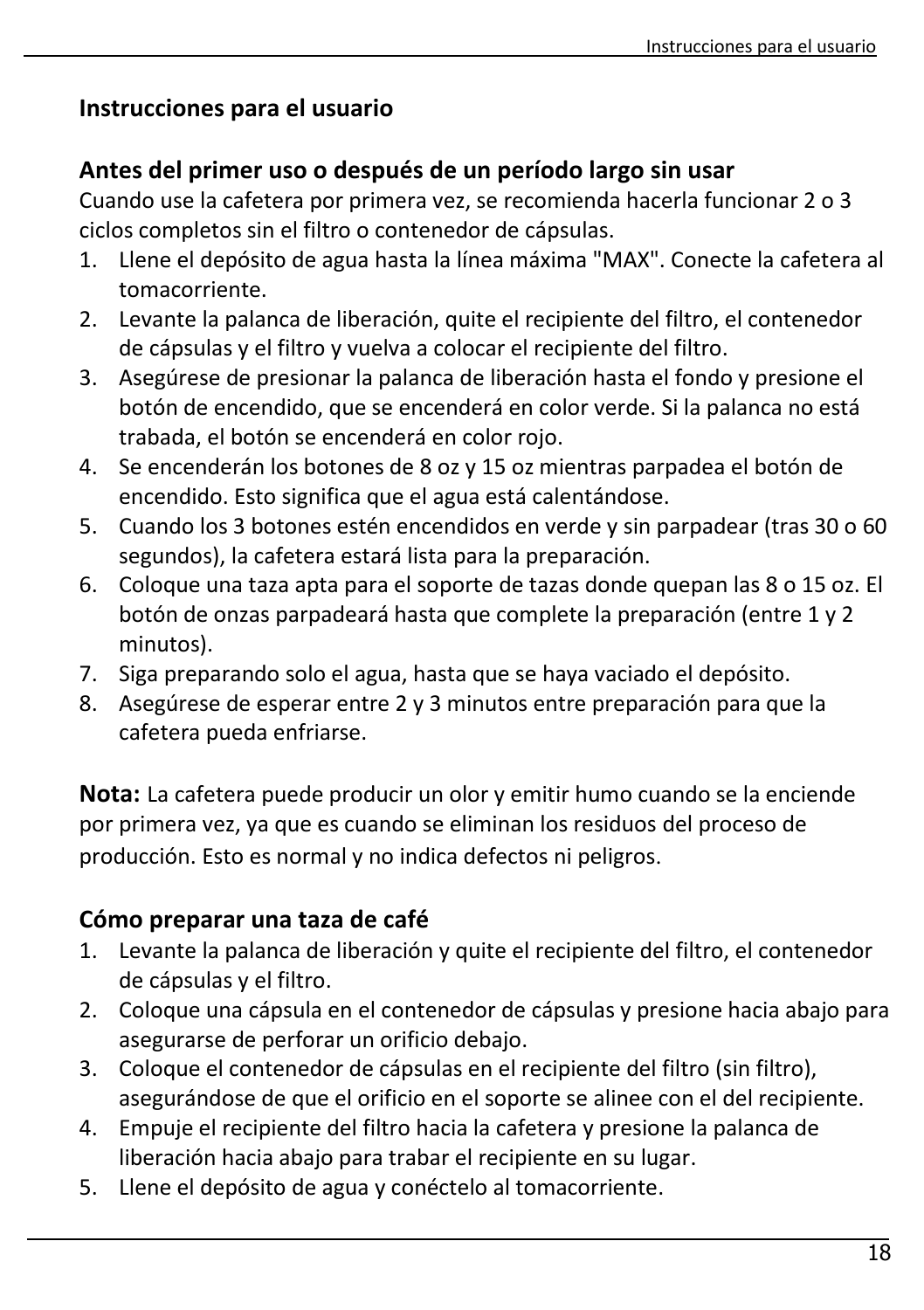- 6. Se encenderán los botones de 8 oz y 15 oz mientras parpadea el botón de encendido. Esto significa que el agua está calentándose.
- 7. Cuando los 3 botones estén encendidos en verde y sin parpadear (tras 30 o 60 segundos), la cafetera estará lista para la preparación.
- 8. Coloque una taza apta para el soporte de tazas donde quepan las 8 o 15 oz.
- 9. Elija el tamaño de preparación: 8 oz o 15 oz.

#### **Cómo preparar café molido**

- 1. Levante la palanca de liberación y quite el recipiente del filtro, el contenedor de cápsulas y el filtro.
- 2. Coloque la cantidad deseada de café molido en el filtro reutilizable.
- 3. Coloque el filtro con café molido en el recipiente del filtro.
- 4. Empuje el recipiente del filtro hacia la cafetera y presione la palanca de liberación hacia abajo para trabar el recipiente en su lugar.
- 5. Llene el depósito de agua y conéctelo al tomacorriente.
- 6. Se encenderán los botones de 8 oz y 15 oz mientras parpadea el botón de encendido. Esto significa que el agua está calentándose.
- 7. Cuando los 3 botones estén encendidos en verde y sin parpadear (tras 30 o 60 segundos), la cafetera estará lista para la preparación.
- 8. Coloqua una taza apta para el soporte de tazas donde quepan las 8 o 15 oz.
- 9. Elija el tamaño de preparación: 8 oz o 15 oz.

**Nota:** Después de la preparación, espere 2 a 3 minutos para que se enfríe.

**Precaución:** Si se sobrecalienta, la caldera deja de funcionar y los botones parpadean en simultáneo. Si esto sucede, desconecte la cafetera y espere 2 o 3 minutos para que se reinicie.

#### **Consejos útiles**

- Si el café sabe mal o aguado, significa que ya es hora de que la limpie
- Si la cafetera no prepara el café de inmediato, asegúrese de haber esperado 2 minutos para que se enfríe entre ciclos
- Si el café está demasiado molido, puede haber pérdidas durante el ciclo de preparación o el café puede lucir turbio
- Si no sale agua por la boquilla durante el ciclo de preparación, puede que haya demasiada cal acumulada. Consulte las instrucciones de limpieza para descalcificarla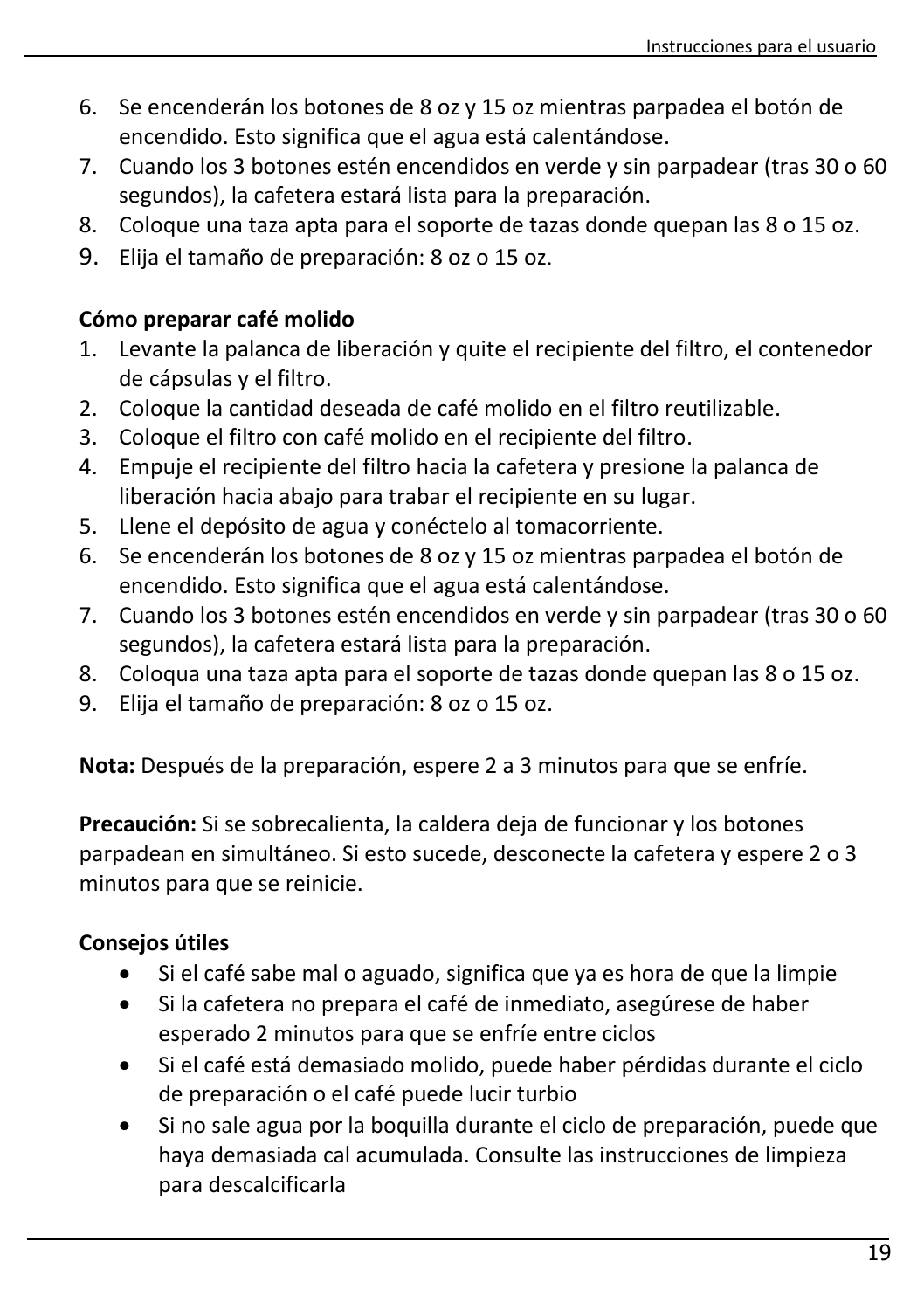#### **Limpieza y mantenimiento**

#### PRECAUCIÓN:

Asegúrese siempre de que la cafetera esté APAGADA Y DESCONECTADA antes de limpiarla o intentar almacenarla. **NUNCA SUMERJA EL MOTOR** en agua o cualquier otro líquido. **NUNCA** utilice la cafetera sin haber colocado el recipiente del filtro.

Es importante limpiar la cafetera a fondo después de cada uso para evitar acumulaciones pegajosas que son difíciles de limpiar después. La limpieza adecuada de la cafetera puede dar como resultado un café más limpio y de mejor sabor. Asegúrese de que la unidad se limpie regularmente.

- 1. Cuando limpie o dé mantenimiento a esta unidad, asegúrese de desconectarla del tomacorriente.
- 2. Quite las piezas individuales de la base de la cafetera.
- 3. Lave las piezas en agua tibia jabonosa, enjuáguelas y séquelas completamente antes de guardarlas. **NOTA:** Todas las piezas, **EXCEPTO** la base con motor y la placa de apoyo de la taza de plata son aptas para el lavavajillas.
- 4. Limpie la base con un trapo húmedo, una esponja o toalla de papel. NO sumeria la base o deje correr agua sobre la base de la unidad. Seque las superficies con un paño suave o una toalla de papel antes de guardar la cafetera.
- 5. No use limpiadores abrasivos con ninguna pieza de la cafetera.

#### **Descalcificación**

**Nota:** La cafetera de una taza se debe limpiar al menos una vez al mes o cada 200 ciclos (una vez a la semana en áreas con agua dura). Para mantener la cafetera en funcionamiento eficaz, la descalcificación puede ayudar a quitar las acumulaciones.

- 1. **Opción 1:** Si utiliza vinagre blanco como descalcificador, vierta ½ taza de vinagre blanco y ½ taza de agua fría en el depósito de agua.
- 2. **Opción 2:** Si utiliza un descalcificador comprado en una tienda, llene el depósito de agua con agua y el descalcificador hasta la marca de 8 oz en el indicador del nivel de agua. La proporción de agua y descalcificador es 4:1. Para obtener detalles, consulte las instrucciones del descalcificador.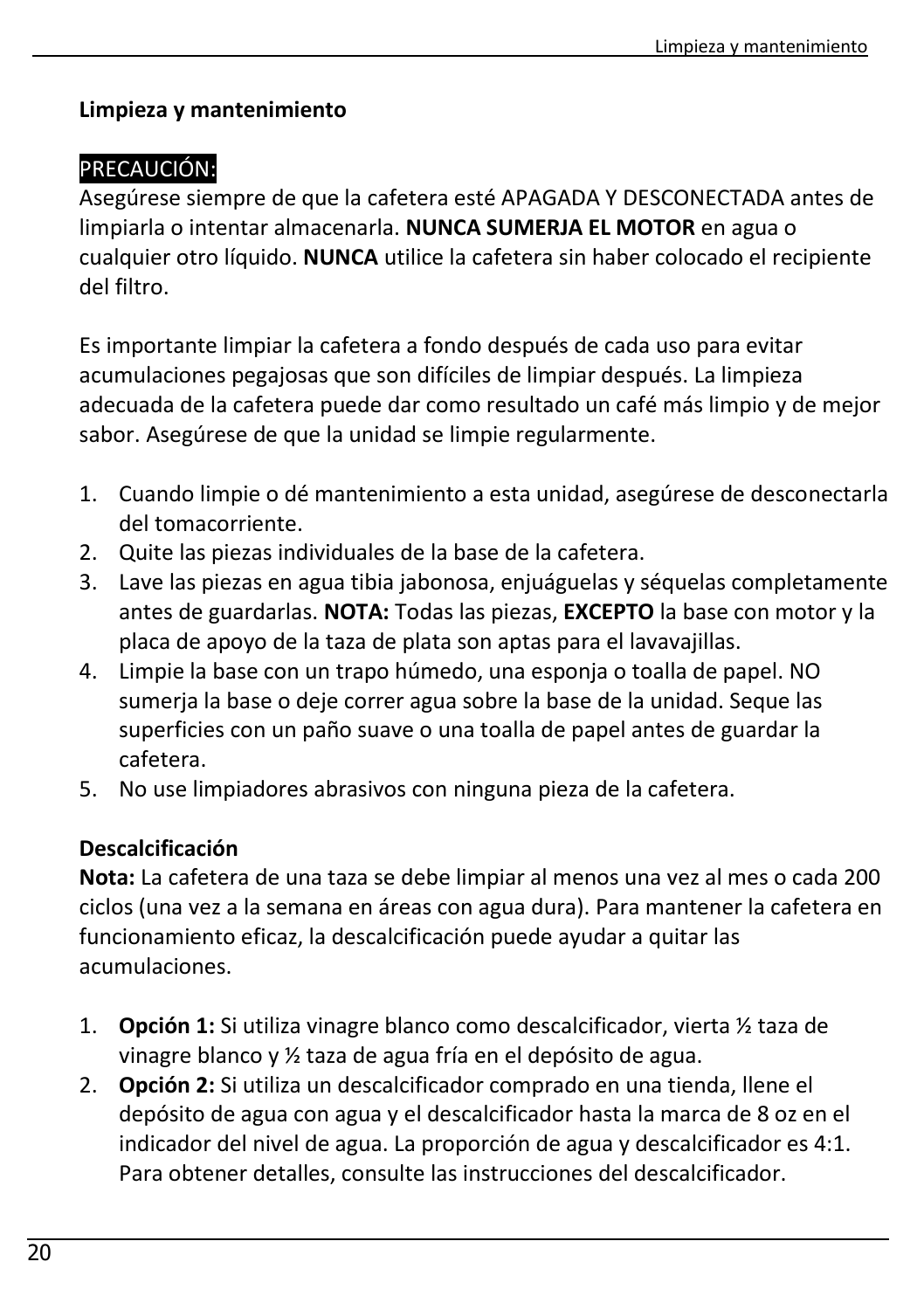- 3. Cierre la tapa y asegúrese de que el recipiente del filtro esté en su lugar sin el contenedor de cápsulas o el filtro y presione la palanca de liberación para trabar el recipiente en su lugar.
- 4. Presione el botón de encendido. Se encenderán los botones de 8 oz y 15 oz mientras parpadea el botón de encendido. Esto significa que el agua está calentándose.
- 5. Cuando los 3 botones estén encendidos y sin parpadear (tras 30 o 60 segundos), la cafetera estará lista para la preparación.
- 6. Coloque una taza apta para el soporte de tazas donde quepan las 8 o 15 oz. El botón de onzas parpadeará hasta que complete la preparación (entre 1 y 2 minutos)
- 7. Después de la primera preparación, desconecte la cafetera y deje que la solución de agua con vinagre se asiente por 30 minutos.
- 8. Conecte la cafetera, agregue 1 taza de agua fría al depósito de agua y haga correr agua hasta que el depósito esté vacío. Asegúrese de vaciar y enjuagar la taza entre cada preparación.
- 9. Siga preparando solo el agua, hasta que se haya vaciado el depósito. Asegúrese de esperar entre 2 y 3 minutos entre preparación para que la cafetera pueda enfriarse.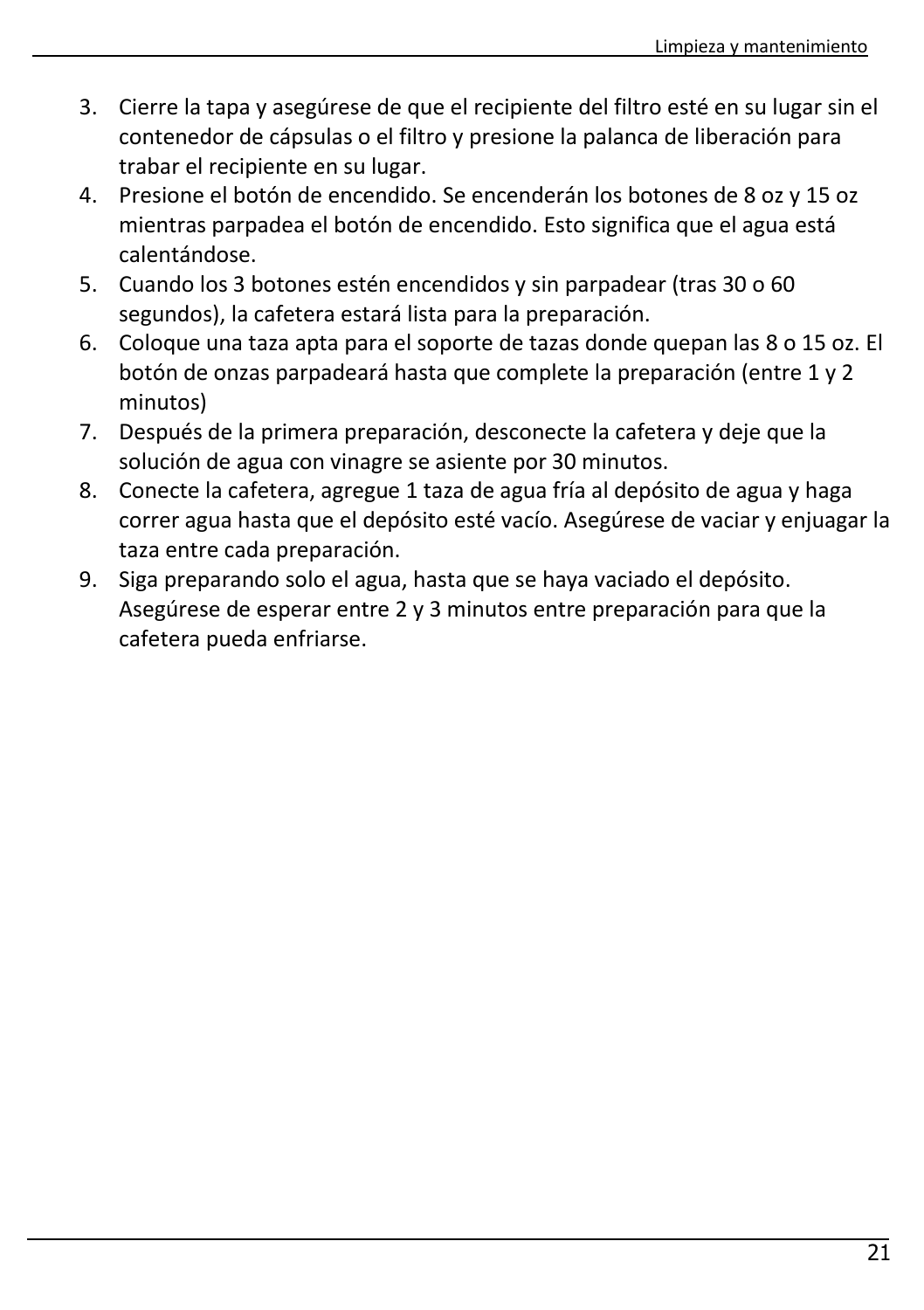#### **Especificaciones técnicas**

| Número del modelo | CM-202          |
|-------------------|-----------------|
| Tensión nominal   | $120 V - 60 Hz$ |
| Potencia nominal  | 975 W           |

#### **Almacenamiento**

- Guarde la cafetera en un lugar seco.
- No coloque artículos pesados encima de la cafetera durante el almacenamiento ya que podría dañarla.
- Precaución: No debe almacenar ni exponer electrodomésticos a áreas con mucho calor o humedad. No almacene la cafetera cerca de estufas, radiadores, hornos o en un baño o área de baño.

#### **Centro de servicio**

Si tiene alguna pregunta sobre la operación de esta cafetera, póngase en contacto con nuestro centro de servicio en:

#### Tel.: 1-888-367-7373

Horario de oficina: De lunes a viernes, de 10:00 a.m. a 5:00 p.m., hora del Este Correo electrónico: help@myproduct.care

#### **Protección del medio ambiente**

Si el producto ya no funcionase en lo absoluto, asegúrese de que se deseche de forma ecológica.